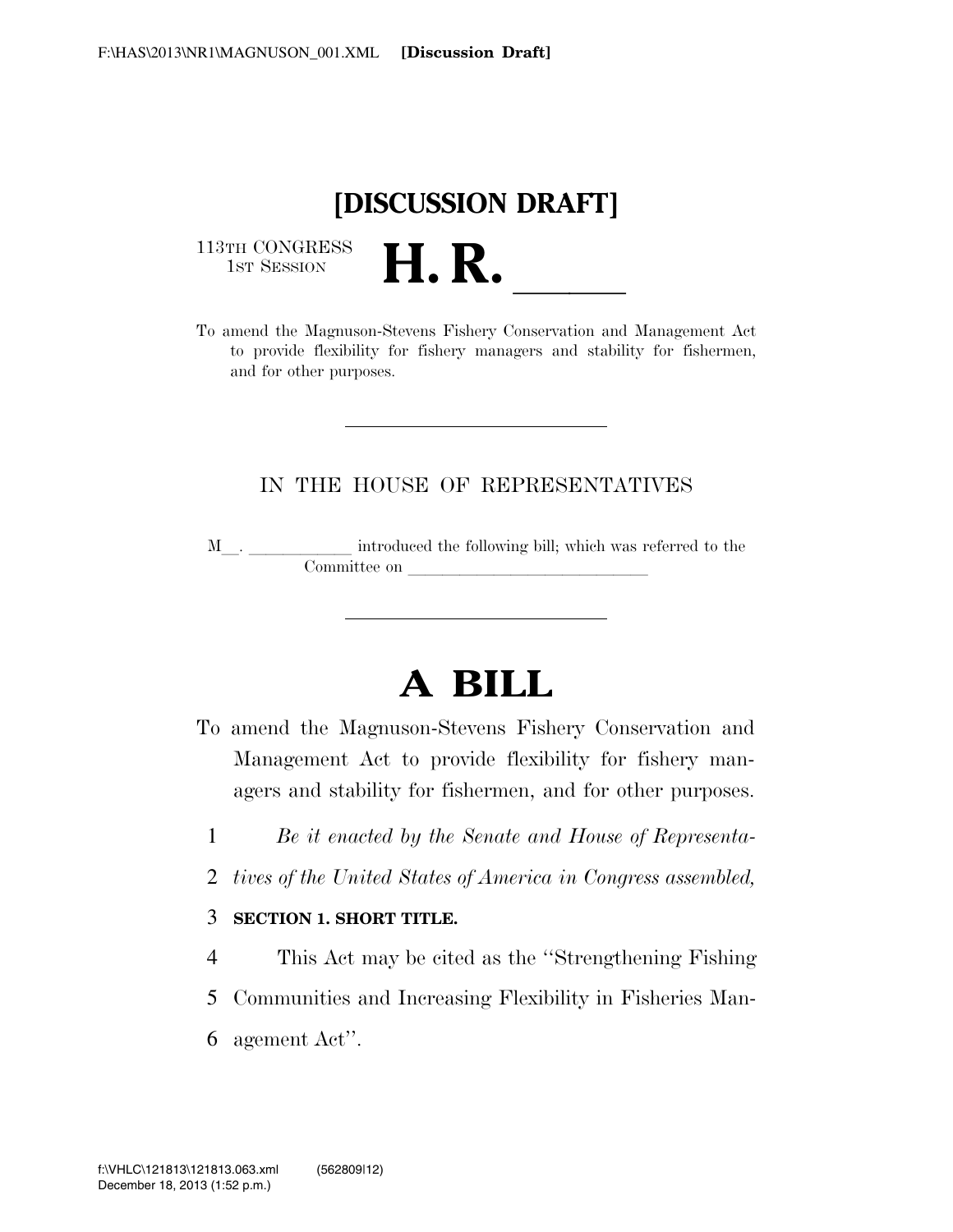$\mathfrak{D}$ 

### 1 **SEC. 2. REFERENCES.**

 Except as otherwise specifically provided, whenever in this Act an amendment or repeal is expressed in terms of an amendment to, or repeal of, a provision, the ref- erence shall be considered to be made to a provision of the Magnuson-Stevens Fishery Conservation and Manage-ment Act (16 U.S.C. 1801 et seq.).

#### 8 **SEC. 3. FLEXIBILITY IN REBUILDING FISH STOCKS.**

9 (a) GENERAL REQUIREMENTS.—Section 304(e) (16 10 U.S.C. 1854(e)) is amended—

- 11 (1) in paragraph  $(3)(A)$ , by inserting before the 12 semicolon the following: '', except that in the case of 13 a highly dynamic fishery the Council (or the Sec-14 retary, for fisheries under section  $302(a)(3)$  may 15 phase-in the rebuilding plan over a 3-year period to 16 lessen economic harm to fishing communities'';
- 17 (2) in paragraph  $(4)$ —
- 18 (A) in subparagraph  $(A)(i)$ , by striking 19 ''possible'' and inserting ''practicable'';

20 (B) by amending subparagraph  $(A)(ii)$  to 21 read as follows:

22 ''(ii) may not exceed the time the 23 stock would be rebuilt without fishing oc-24 curring plus one mean generation, except 25 in a case in which—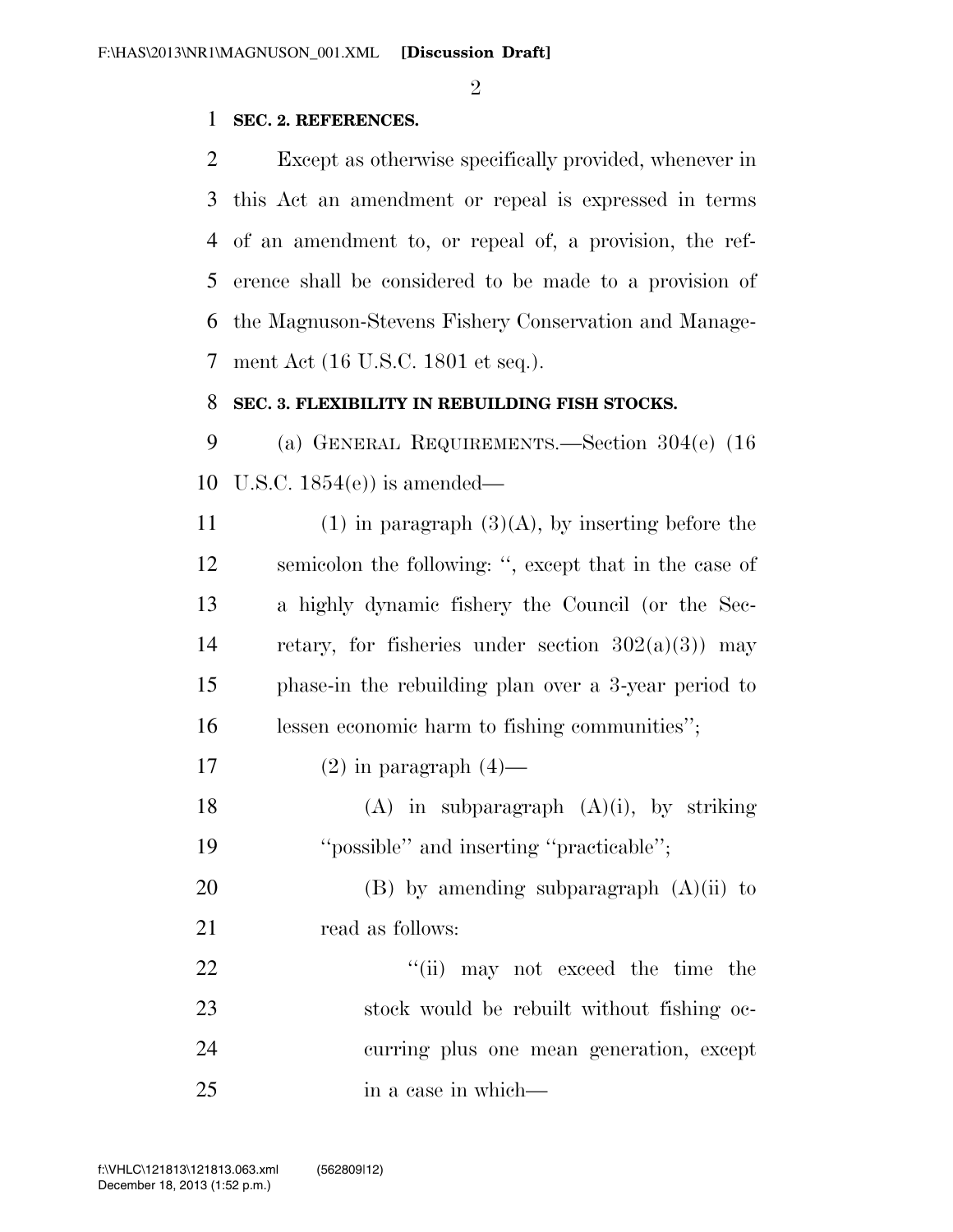| $\mathbf{1}$   | "(I) the biology of the stock of           |
|----------------|--------------------------------------------|
| $\overline{2}$ | fish, other environmental conditions,      |
| 3              | or management measures under an            |
| $\overline{4}$ | international agreement in which the       |
| 5              | United States participates dictate oth-    |
| 6              | erwise;                                    |
| $\overline{7}$ | $\lq\lq$ (II) the Secretary determines     |
| 8              | that the cause of the stock being de-      |
| 9              | pleted is outside the jurisdiction of the  |
| 10             | Council or the rebuilding program          |
| 11             | cannot be effective only by limiting       |
| 12             | fishing activities;                        |
| 13             | "(III) the Secretary determines            |
| 14             | that one or more components of a           |
| 15             | mixed-stock fishery is depleted but        |
| 16             | cannot be rebuilt within that time-        |
| 17             | frame without significant economic         |
| 18             | harm to the fishery or cannot be re-       |
| 19             | built without causing another compo-       |
| 20             | nent of the mixed-stock fishery to ap-     |
| 21             | proach a depleted status;                  |
| 22             | $\lq\lq (IV)$ the Secretary determines     |
| 23             | that recruitment, distribution, or life    |
| 24             | history of, or fishing activities for, the |
| 25             | affected<br>stock<br>informal<br>by<br>are |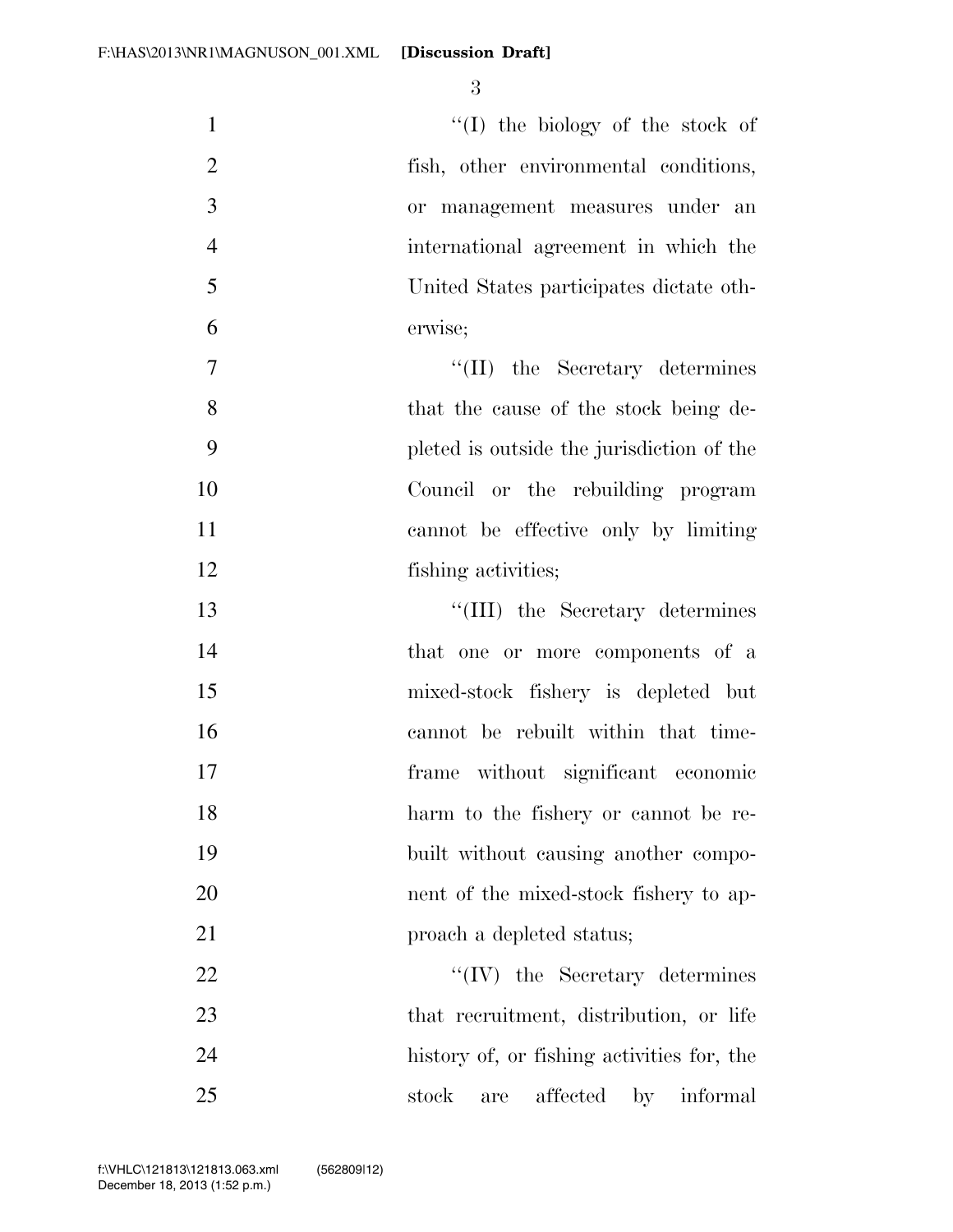| $\mathbf{1}$   | transboundary agreements under                       |
|----------------|------------------------------------------------------|
| $\overline{2}$ | which management activities outside                  |
| 3              | the exclusive economic zone by an-                   |
| $\overline{4}$ | other country may hinder conservation                |
| 5              | efforts by United States fishermen;                  |
| 6              | and                                                  |
| 7              | $\lq\lq(V)$ the Secretary determines                 |
| 8              | that the stock has been affected by                  |
| 9              | unusual events that make rebuilding                  |
| 10             | within the specified time period im-                 |
| 11             | probable without significant economic                |
| 12             | harm to fishing communities;";                       |
| 13             | (C) by striking "and" after the semicolon            |
| 14             | at the end of subparagraph (B), by redesig-          |
| 15             | nating subparagraphs $(B)$ and $(C)$ as subpara-     |
| 16             | graphs $(C)$ and $(D)$ , and by inserting after sub- |
| 17             | paragraph $(A)$ the following:                       |
| 18             | "(B) take into account environmental con-            |
| 19             | dition including predator/prey relationships;";      |
| 20             | and                                                  |
| 21             | (D) by striking the period at the end of             |
| 22             | subparagraph (D) (as so redesignated) and in-        |
| 23             | serting "; and", and by adding at the end the        |
| 24             | following:                                           |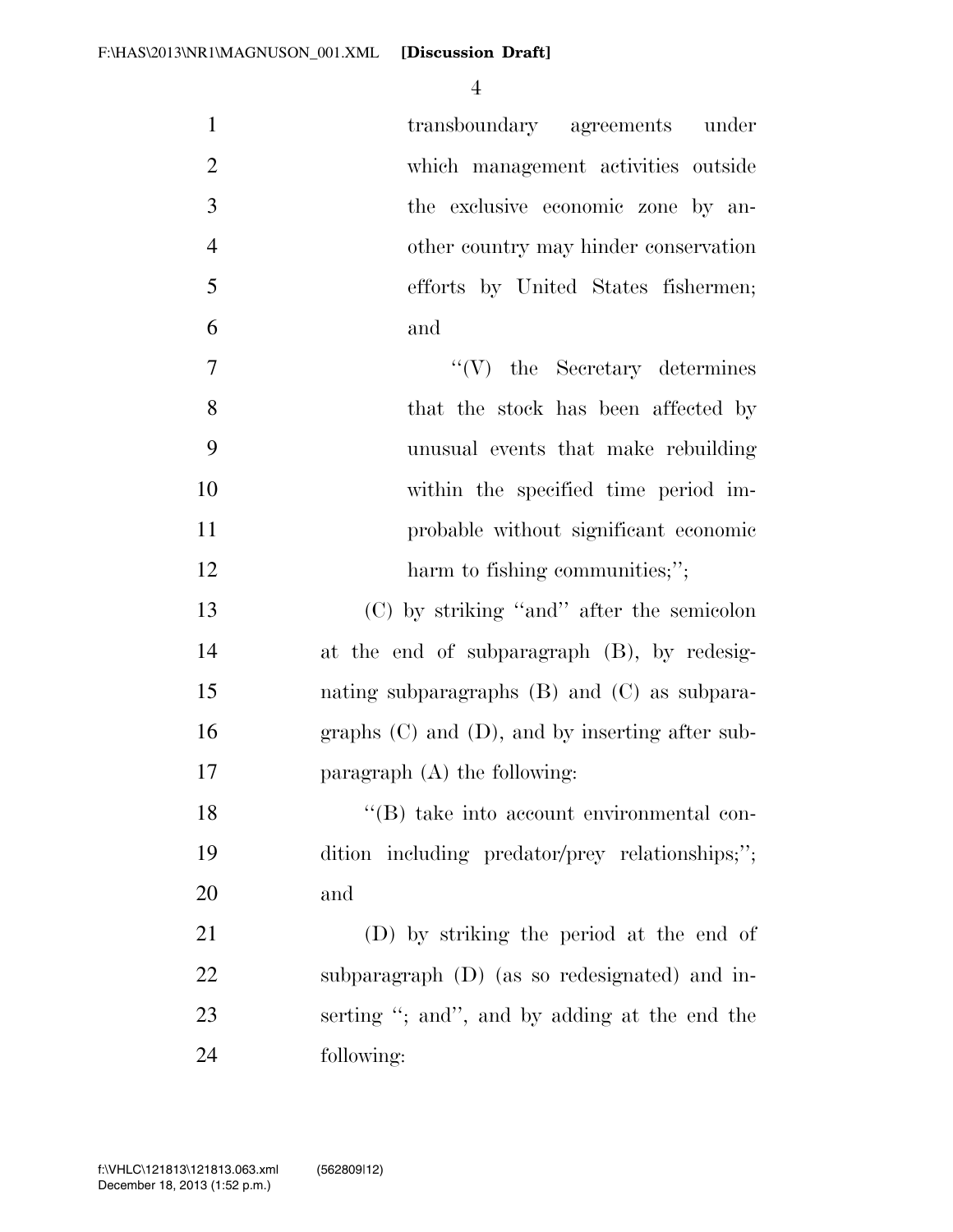| $\mathbf{1}$   | $\lq\lq(E)$ specify a schedule for reviewing the          |
|----------------|-----------------------------------------------------------|
| $\overline{2}$ | rebuilding targets, evaluating environmental im-          |
| 3              | pacts on rebuilding progress, and evaluating              |
| $\overline{4}$ | progress being made toward reaching rebuilding            |
| 5              | targets.";                                                |
| 6              | $(3)$ by adding at the end the following:                 |
| 7              | "(8) A fishery management plan, plan amend-               |
| 8              | ment, or proposed regulations may use alternative         |
| 9              | rebuilding strategies, including harvest control rules    |
| 10             | and fishing mortality targets.                            |
| 11             | "(9) A Council may terminate the application of           |
| 12             | paragraph (3) to a fishery if the Council determines      |
| 13             | that the fishery is not depleted, by the earlier of—      |
| 14             | "(A) the end of the 2-year period begin-                  |
| 15             | ning on the effective date a fishery management           |
| 16             | plan, plan amendment, or proposed regulation              |
| 17             | for a fishery under this subsection takes effect;         |
| 18             | <sub>or</sub>                                             |
| 19             | $\lq\lq$ the completion of the next stock as-             |
| 20             | sessment after such determination.".                      |
| 21             | (b) EMERGENCY REGULATIONS AND INTERIM MEAS-               |
| 22             | URES.—Section 305(c)(3)(B) (16 U.S.C. 1855(c)(3)(B))      |
| 23             | is amended by striking "180 days after" and all that fol- |
| 24             | lows through "provided" and inserting "1 year after the   |
| 25             | date of publication, and may be extended by publication   |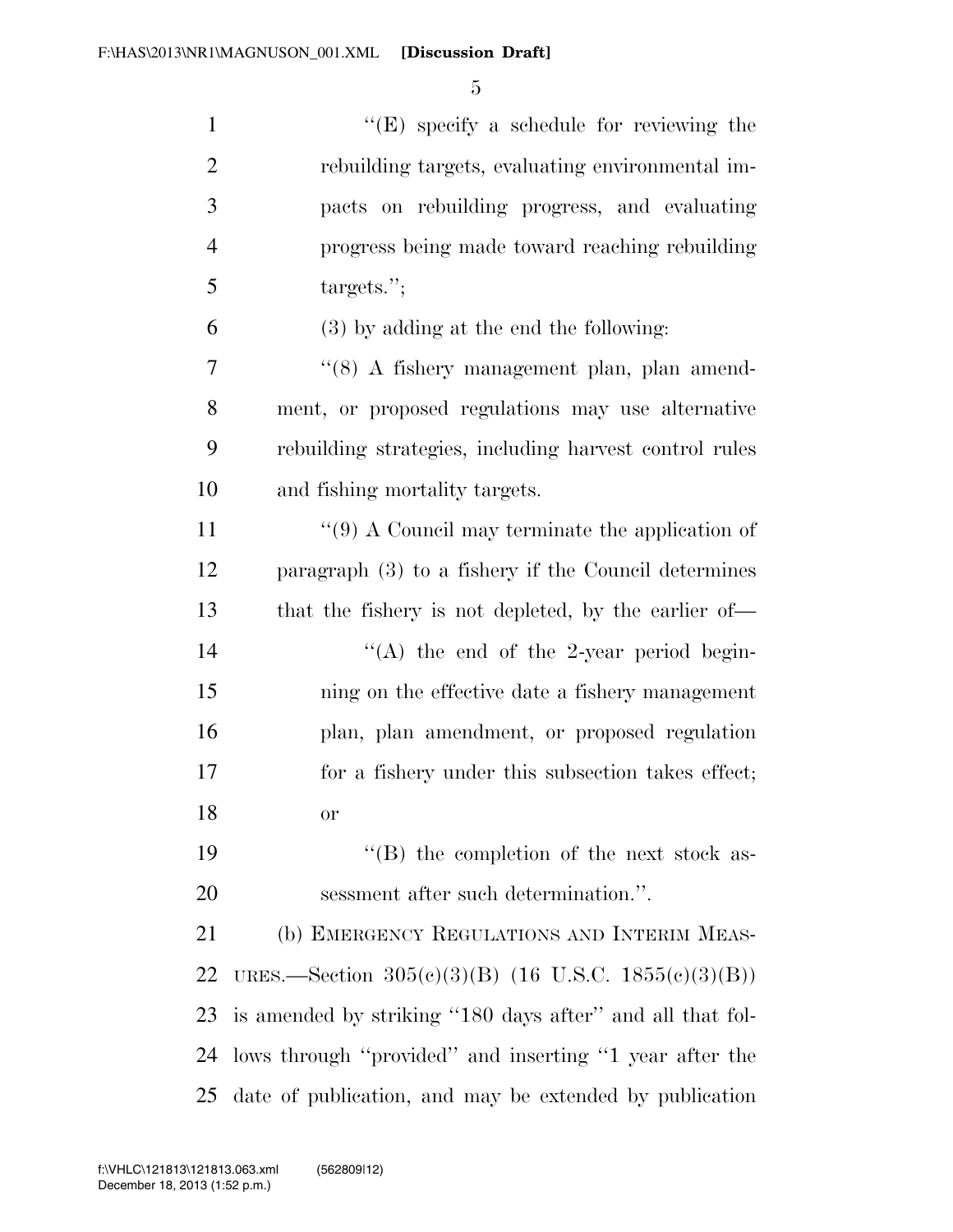in the Federal Register for one additional period of not more than 1 year, if''.

 (c) AUTHORITY TO PHASE-IN REBUILDING.—Section 4 304(e)(3)(A) (16 U.S.C. 1853(e)(3)(A)) is amended by in- serting before the semicolon the following: '', except that for a fishery for which chronic overfishing has not oc- curred and for which an immediate end to overfishing will result in significant adverse economic impacts to fishing communities, the Secretary may authorize a Council to phase in fishing restrictions over a continuous period of not more than 3 years''.

### **SEC. 4. MODIFICATIONS TO THE ANNUAL CATCH LIMIT RE-QUIREMENT.**

 (a) FLEXIBILITY FOR COUNCILS.—Section 302 (16 U.S.C. 1852) is amended by adding at the end the fol-lowing:

17 <sup>"</sup>(m) CONSIDERATIONS FOR MODIFICATIONS TO AN-NUAL CATCH LIMIT REQUIREMENTS.—

19 "(1) CONSIDERATION OF ECOSYSTEM AND ECO- NOMIC IMPACTS.—In establishing annual catch lim- its a Council may consider changes in an ecosystem and the economic needs of the fishing communities. 23 "(2) LIMITATIONS TO ANNUAL CATCH LIMIT REQUIREMENT FOR SPECIAL FISHERIES.—Notwith-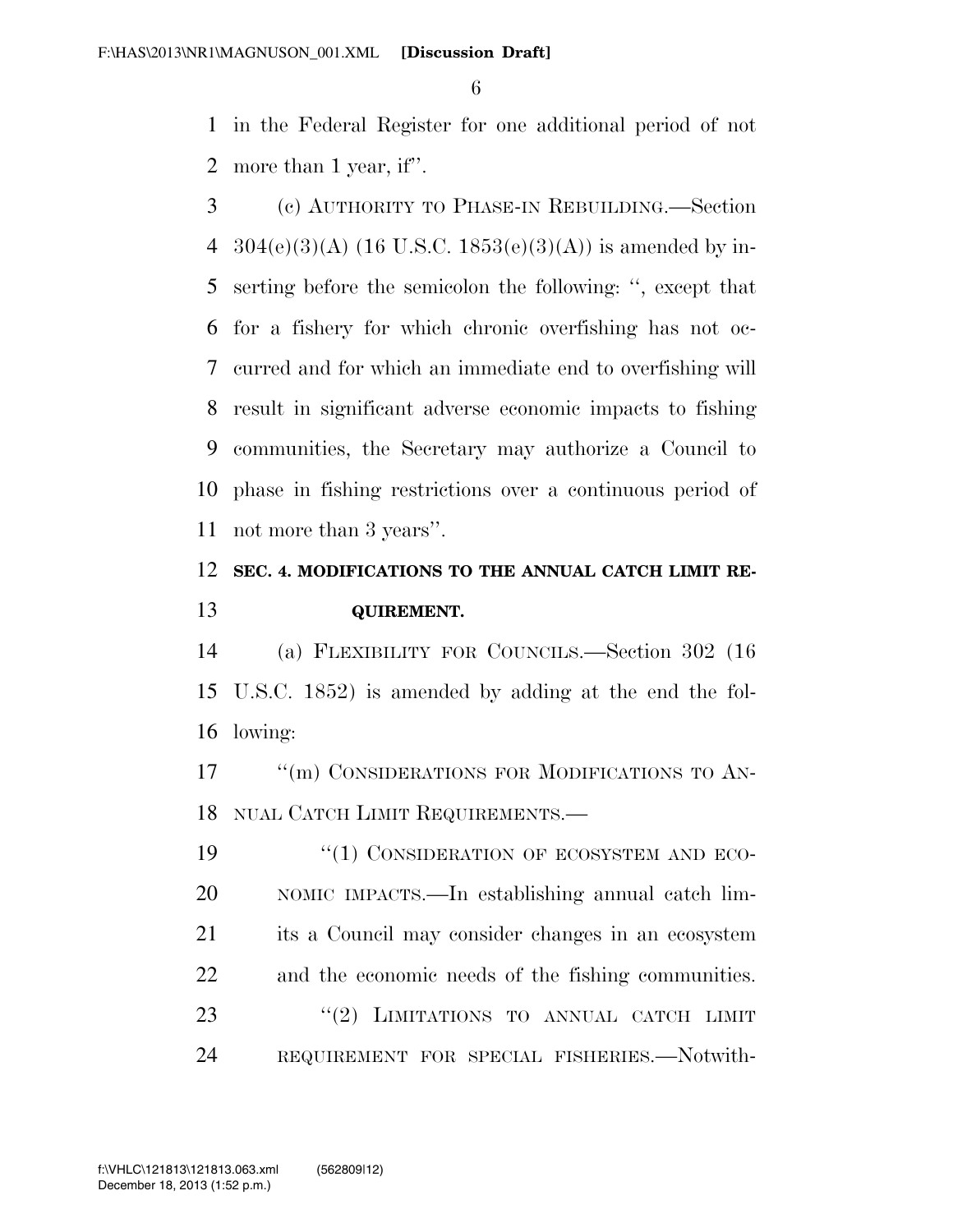| $\mathbf{1}$   | standing subsection $(h)(6)$ , a Council is not required |
|----------------|----------------------------------------------------------|
| $\overline{2}$ | to develop an annual catch limit for—                    |
| 3              | $\lq\lq$ an ecosystem component species;                 |
| $\overline{4}$ | "(B) a fishery for a species that has a life             |
| 5              | cycle of approximately 1 year, unless the Sec-           |
| 6              | retary has determined the fishery is subject to          |
| 7              | overfishing; or                                          |
| 8              | $\lq\lq$ (C) a stock for which—                          |
| 9              | "(i) more than half of a single-year                     |
| 10             | class will complete their life cycle in less             |
| 11             | than 18 months; and                                      |
| 12             | "(ii) fishing mortality will have little                 |
| 13             | impact on the stock.                                     |
| 14             | "(3) RELATIONSHIP TO INTERNATIONAL EF-                   |
| 15             | FORTS.—Each annual catch limit shall take into ac-       |
| 16             | count-                                                   |
| 17             | "(A) management measures under inter-                    |
| 18             | national agreements in which the United States           |
| 19             | participates; and                                        |
| 20             | "(B) informal transboundary agreements                   |
| 21             | under which management activities by another             |
| 22             | country outside the exclusive economic zone              |
| 23             | may hinder conservation efforts by United                |
| 24             | States fishermen for a species for which any of          |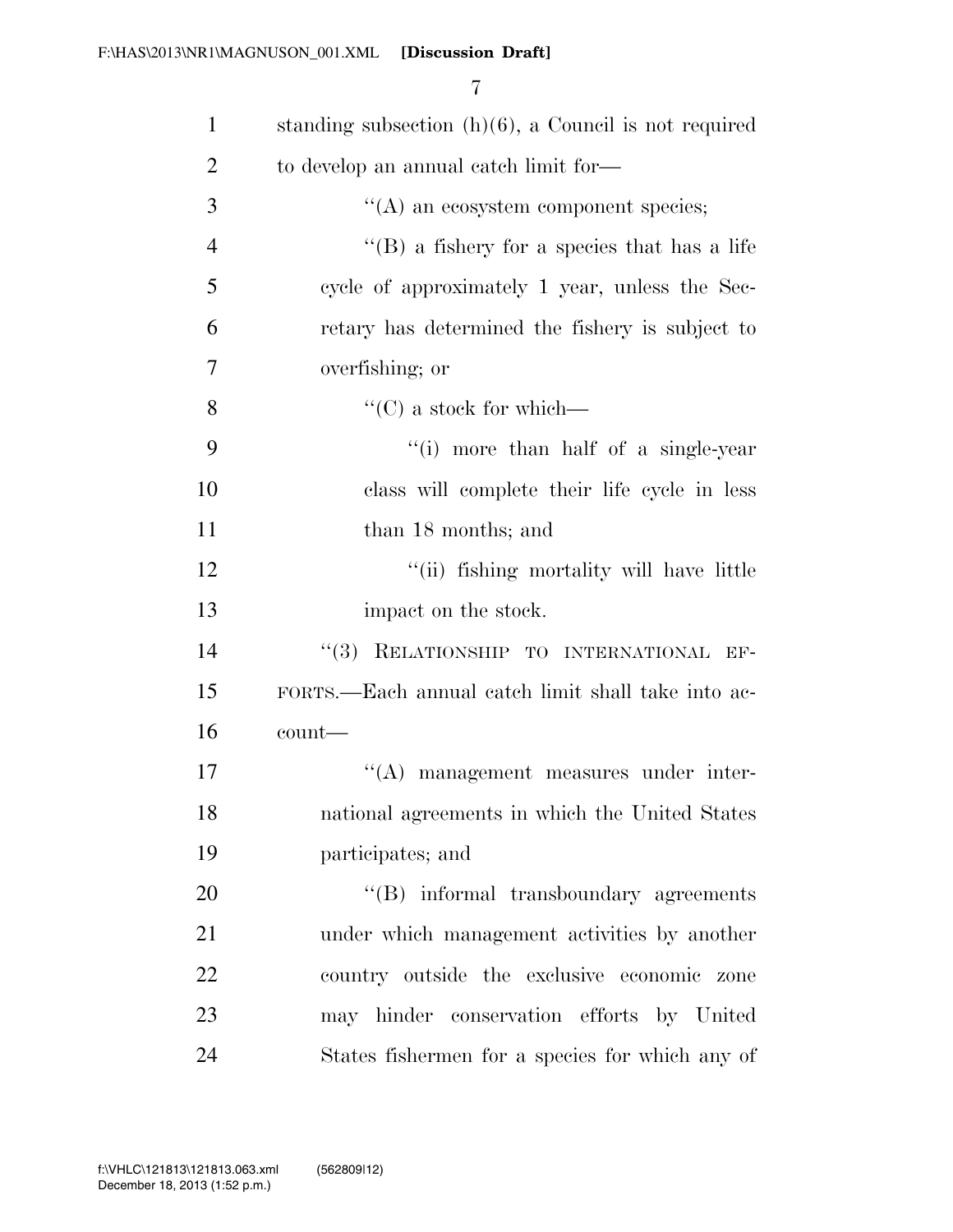| $\mathbf{1}$   | the recruitment, distribution, life history, or         |
|----------------|---------------------------------------------------------|
| $\overline{2}$ | fishing activities are transboundary.                   |
| 3              | "(4) AUTHORIZATION FOR MULTISPECIES COM-                |
| 4              | PLEXES AND MULTIYEAR ANNUAL CATCH LIMITS.-              |
| 5              | For purposes of subsection $(h)(6)$ , a Council may es- |
| 6              | tablish—                                                |
| 7              | $\lq\lq$ and annual catch limit for a stock             |
| 8              | complex; or                                             |
| 9              | "(B) annual catch limits for each year in               |
| 10             | any continuous period that is not more than             |
| 11             | three years in duration.                                |
| 12             | "(5) ECOSYSTEM COMPONENT SPECIES<br>DE-                 |
| 13             | FINED.—In this subsection the term 'ecosystem com-      |
| 14             | ponent species' means a stock of fish that is a non-    |
| 15             | target, incidentally harvested stock of fish in a fish- |
| 16             | ery, or a nontarget, incidentally harvested stock of    |
| 17             | fish that a Council or the Secretary has deter-         |
| 18             | $mined$ —                                               |
| 19             | $\lq\lq$ is not subject to overfishing, ap-             |
| 20             | proaching a depleted condition or depleted; and         |
| 21             | "(B) is not likely to become subject to                 |
| 22             | overfishing or depleted in the absence of con-          |
| 23             | servation and management measures.".                    |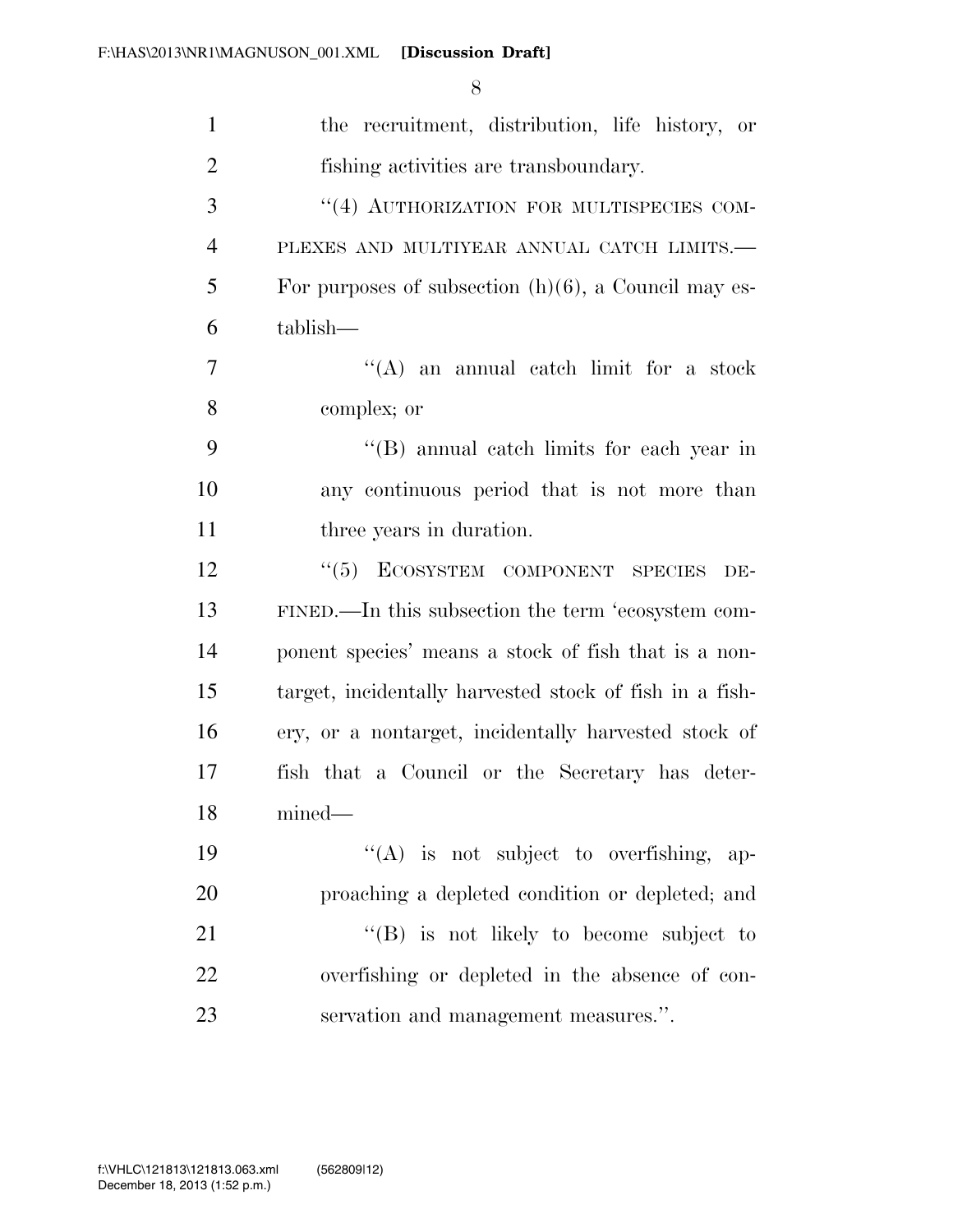(b) ANNUAL CATCH LIMIT CAP.—Section 302(h)(6) 2 (16 U.S.C.  $1852(h)(6)$ ) is amended by striking "fishing" and inserting ''overfishing''.

 **SEC. 5. DISTINGUISHING BETWEEN OVERFISHED AND DE-PLETED.** 

 (a) DEFINITIONS.—Section 3 (16 U.S.C. 1802) is amended—

 (1) in paragraph (34), by striking ''and 'over-fished' mean'' and inserting ''means''; and

 (2) by inserting after paragraph (8) the fol-lowing:

12 ''(8a) The term 'depleted' means, with respect to a stock of fish, that the stock is of a size that is below the natural range of fluctuation associated with the production of maximum sustainable yield.''. (b) SUBSTITUTION OF TERM.—The Magnuson-Ste- vens Fishery Conservation and Management Act (16 U.S.C. 1801 et seq.) is amended by striking ''overfished'' each place it appears and inserting ''depleted''.

 (c) CLARITY IN ANNUAL REPORT.—Section  $304(e)(1)$  (16 U.S.C. 1854(e)(1)) is amended by adding at the end the following: ''The report shall distinguish be- tween fisheries that are depleted (or approaching that con- dition) as a result of fishing and fisheries that are depleted (or approaching that condition) as a result of factors other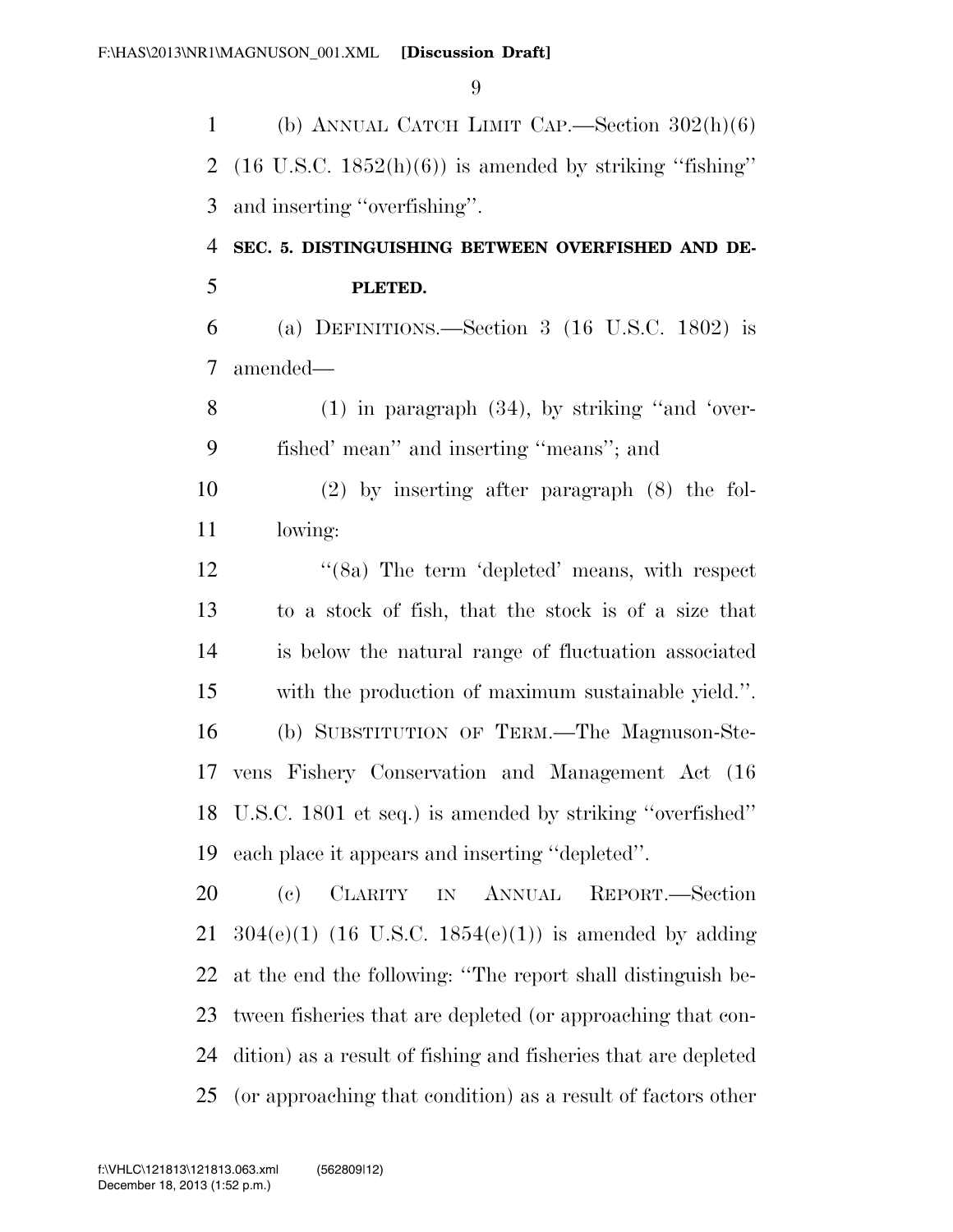than fishing. The report shall state, for each fishery iden- tified as depleted or approaching that condition, whether the fishery is the target of directed fishing.''.

### **SEC. 6. TRANSPARENCY AND PUBLIC PROCESS FOR SCI-ENTIFIC AND MANAGEMENT ACTIONS.**

6 (a) SCIENTIFIC ADVICE.—Section  $302(g)(1)(B)$  (16 7 U.S.C.  $1852(g)(1)(B)$  is amended by adding at the end the following: ''Each scientific and statistical committee shall develop such scientific advice in a transparent man-ner and allow for public involvement in the process.''.

 (b) MEETINGS.—Section 302(i)(2) (16 U.S.C.  $1852(i)(2)$  is amended by adding at the end the following: ''(G) Each Council shall make available on the Internet Web site of the Council—

 ''(i) to the extent practicable, a live broad- cast of each meeting of the Council, and of the Council Coordination Committee established under subsection (l), that is not closed in ac-cordance with paragraph (3); and

20 "(ii) audio, video (if the meeting was in person or by video conference), and a complete transcript of each meeting of the Council and the Scientific and Statistical Committee of the Council by not later than 30 days after the con-clusion of the meeting.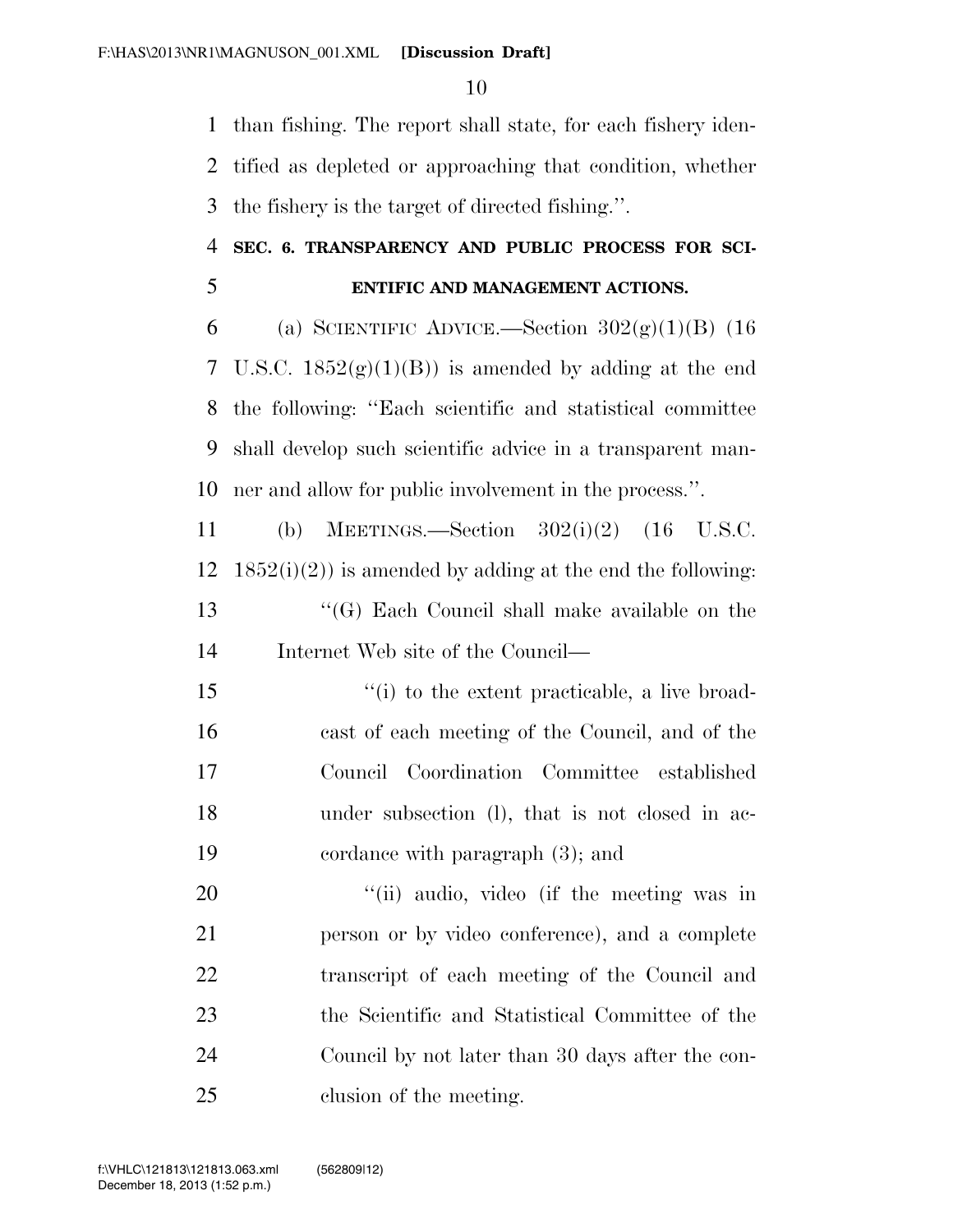1 "'(H) The Secretary shall maintain and make available to the public an archive of Council and Sci- entific and Statistical Committee meeting audios, videos, and transcripts made available under sub-5 paragraph  $(G)(ii)$ .".

 (c) COMPLIANCE WITH NATIONAL ENVIRONMENTAL POLICY ACT OF 1969.—

 (1) IN GENERAL.—Title III (16 U.S.C. 1851 et seq.) is amended by adding at the end the following: **''SEC. 315. COMPLIANCE WITH NATIONAL ENVIRONMENTAL POLICY ACT OF 1969.** 

 ''Any fishery management plan, amendment to such a plan, or regulation implementing such a plan that is pre- pared in accordance with applicable provisions of sections 303 and 304 of this Act shall be considered to satisfy, and to have been prepared in compliance with, the require- ments of section 102(2)(C) of the National Environmental Policy Act of 1969 (42 U.S.C. 4332(2)(C)) by the Sec-retary.''.

20 (2) CLERICAL AMENDMENT.—The table of con- tents in the first section is amended by adding at the end of the items relating to title III the fol-lowing:

''Sec. 315. Compliance with National Environmental Policy Act of 1969.''.

24 (3) EFFECT ON TIME REQUIREMENTS. Section 305(e) (16 U.S.C. 1855(E)) is amended by inserting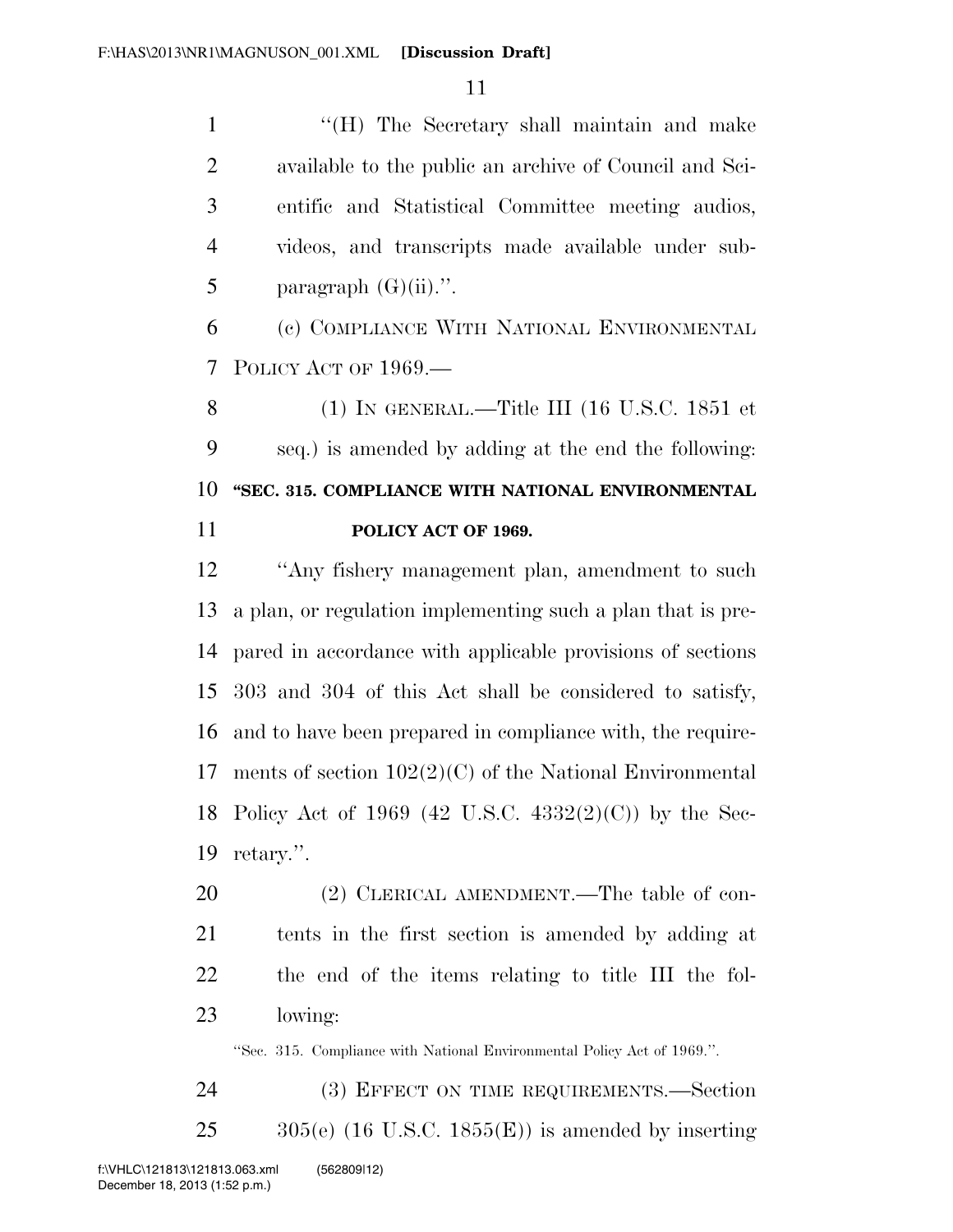''the National Environmental Policy Act of 1969 (42 U.S.C. 4321 et seq.),'' after ''the Regulatory Flexi-bility Act (5 U.S.C. 601 et seq.)".

#### **SEC. 7. LIMITATION ON FUTURE CATCH SHARE PROGRAMS.**

 (a) CATCH SHARE DEFINED.—Section 3 (16 U.S.C. 1802) is amended by inserting after paragraph (2) the fol-lowing:

 $\frac{1}{2a}$  The term 'catch share' means any fishery management program that allocates a specific per- centage of the total allowable catch for a fishery, or a specific fishing area, to an individual, cooperative, community, sector, processor, or regional fishery or- ganization established in accordance with section  $14 \qquad \qquad 303A(c)(4)$ , or other entity.".

 (b) CATCH SHARE REFERENDUM PILOT PRO-GRAM.—

17 (1) IN GENERAL.—Section  $303A(c)(6)(D)$  (16 18 U.S.C.  $1853a(c)(6)(D)$  is amended to read as fol-lows:

20 "(D) CATCH SHARE REFERENDUM PILOT PROGRAM.—

22 ''(i) The New England, Mid-Atlantic, South Atlantic, and Gulf of Mexico Coun- cils may not submit a fishery management plan or amendment that creates a catch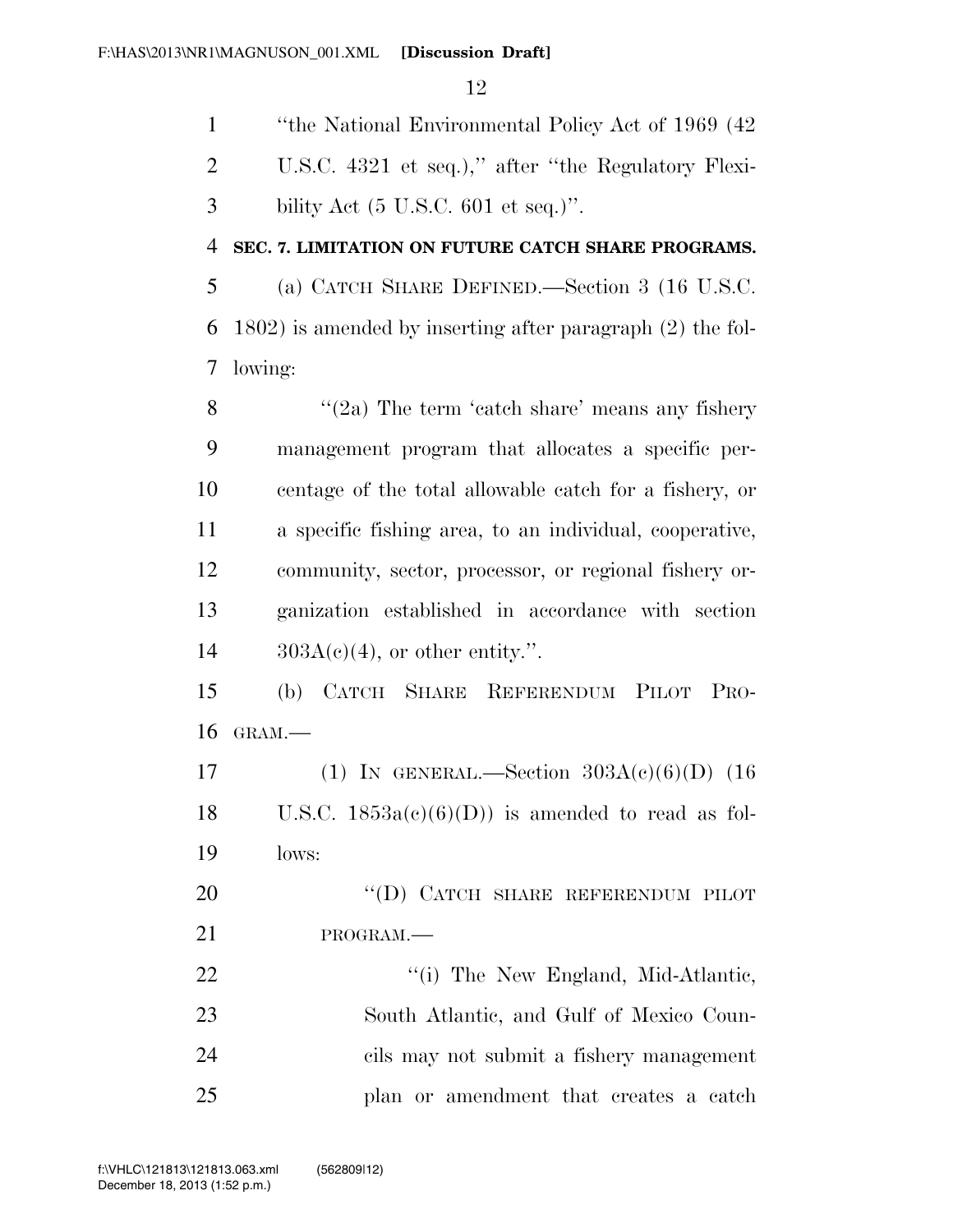share program for a fishery, and the Sec- retary may not approve or implement such a plan or amendment submitted by such a Council or a secretarial plan or amendment under section 304(c) that creates such a program, unless the final program has been approved, in a referendum in accord- ance with this subparagraph, by a majority of the permit holders eligible to participate in the fishery. For multispecies permits in 11 the Gulf of Mexico, any permit holder with landings from the fishery being considered for the catch share program within the 5- year period preceding the date of the ref- erendum and still active in fishing in the fishery shall be eligible to participate in such a referendum. If a catch share pro- gram is not approved by the requisite num- ber of permit holders, it may be revised and submitted for approval in a subse-21 quent referendum. 22 ''(ii) The Secretary shall conduct a referendum under this subparagraph, in-

December 18, 2013 (1:52 p.m.)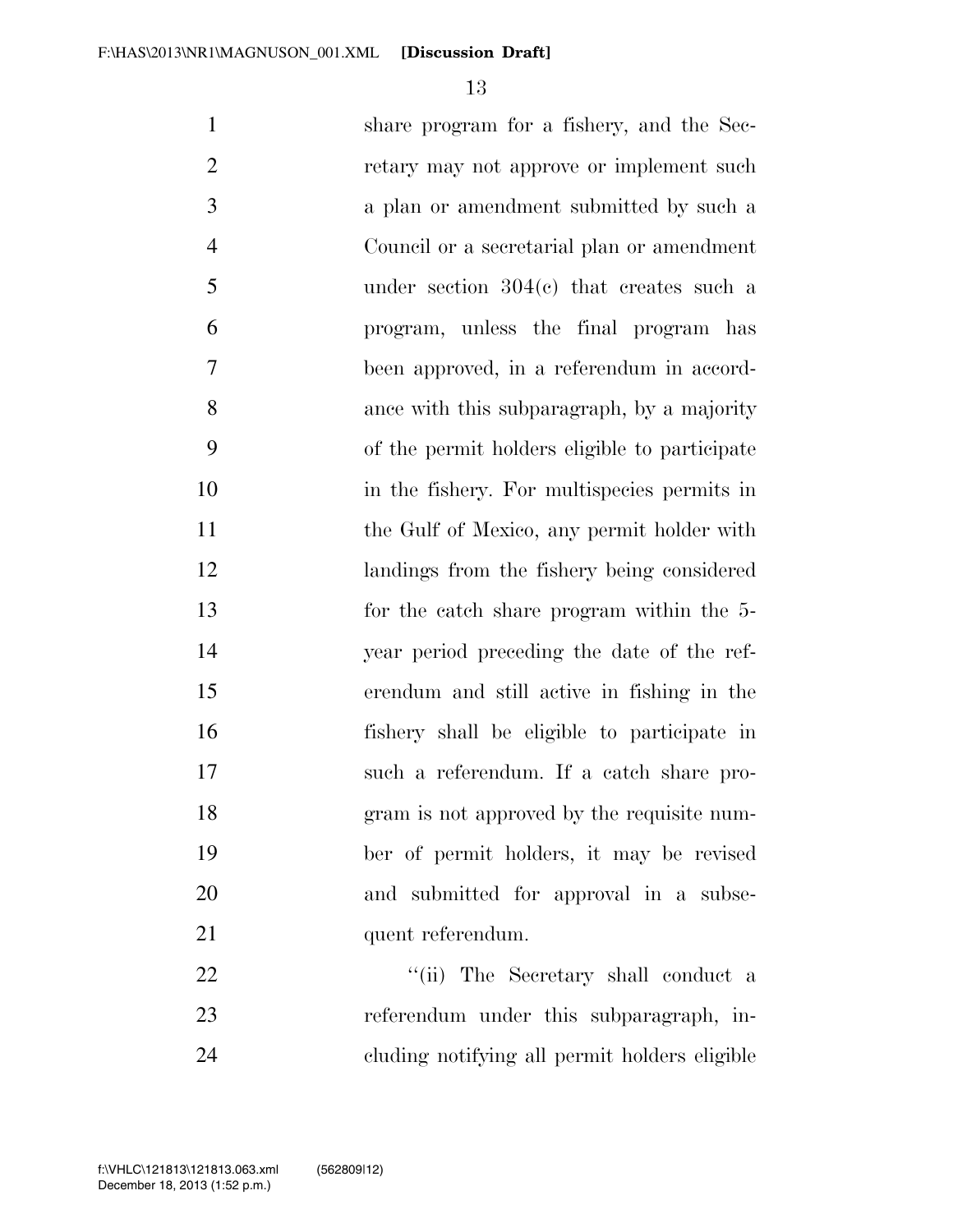| $\mathbf{1}$   | to participate in the referendum and mak-   |
|----------------|---------------------------------------------|
| $\overline{2}$ | ing available to them—                      |
| 3              | "(I) a copy of the proposed pro-            |
| $\overline{4}$ | gram;                                       |
| 5              | $\lq\lq$ (II) an estimate of the costs of   |
| 6              | the program, including costs to par-        |
| 7              | ticipants;                                  |
| 8              | "(III) an estimate of the amount            |
| 9              | of fish or percentage of quota each         |
| 10             | permit holder would be allocated; and       |
| 11             | $\lq\lq$ (IV) information concerning the    |
| 12             | schedule, procedures, and eligibility       |
| 13             | requirements for the referendum proc-       |
| 14             | ess.                                        |
| 15             | "(iii) For the purposes of this sub-        |
| 16             | paragraph, the term 'permit holder eligible |
| 17             | to participate' does not include the holder |
| 18             | of a permit for a fishery under which fish- |
| 19             | ing has not occurred in 3 of the 5 years    |
| 20             | preceding a referendum for the fishery un-  |
| 21             | less sickness, injury, or other unavoidable |
| 22             | hardship prevented the permit holder from   |
| 23             | engaging in such fishing.                   |
| 24             | "(iv) The Secretary may not imple-          |
| 25             | ment any catch share program for any        |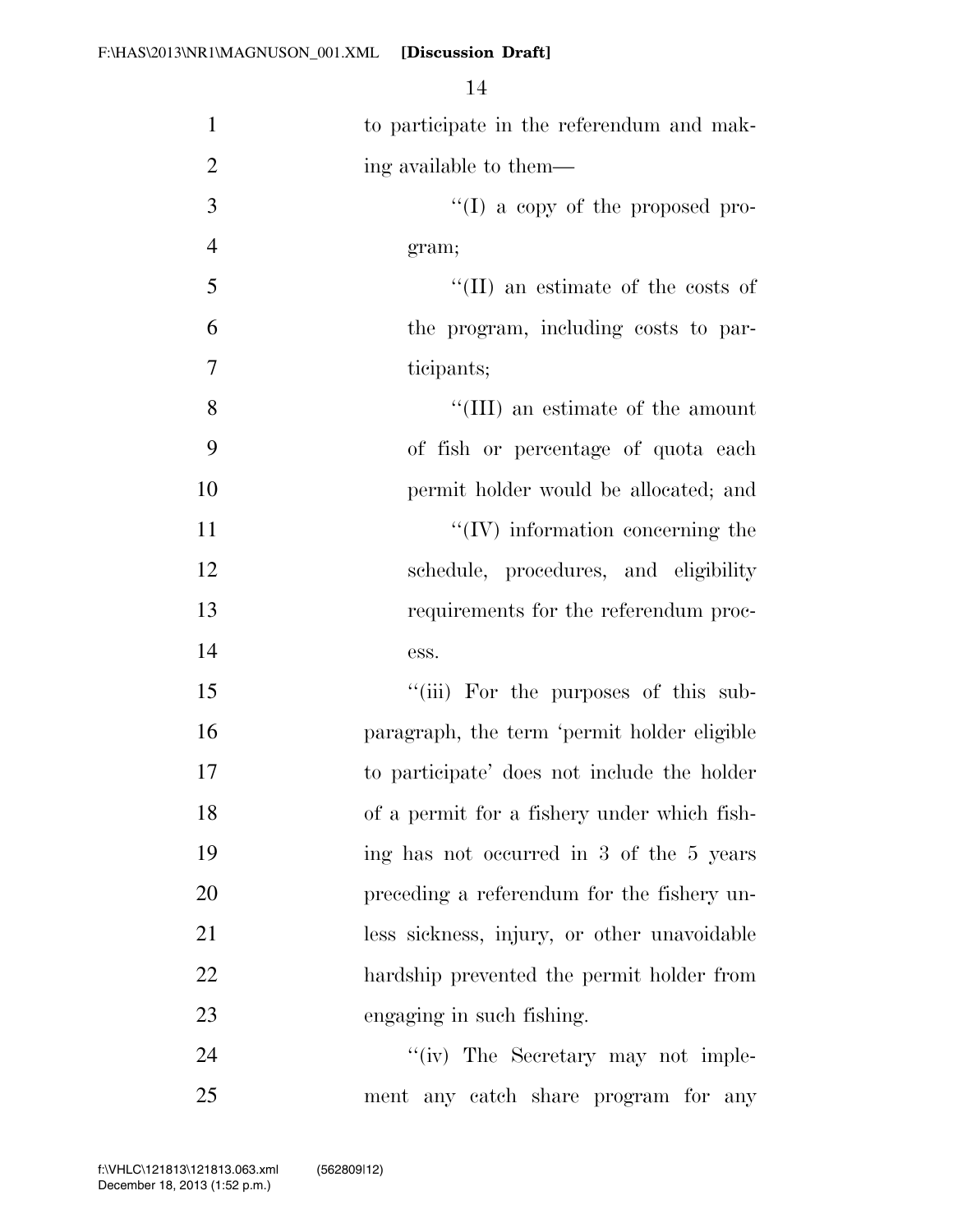fishery managed exclusively by the Sec- retary unless first petitioned by a majority of those eligible to participate in the fish- ery.''. (2) LIMITATION ON APPLICATION.—The amend- ment made by paragraph (1) shall not apply to a catch share program that is submitted to, or pro- posed by, the Secretary of Commerce before the date of enactment of this Act. (3) REGULATIONS.—Before conducting a ref- erendum under the amendment made by paragraph (1), the Secretary of Commerce shall issue regula- tions implementing such amendment after providing an opportunity for submission by the public of com-

### **SEC. 8. DATA COLLECTION AND DATA CONFIDENTIALITY.**

(a) USE OF ELECTRONIC MONITORING.—

ments on the regulations.

 (1) IN GENERAL.—The Secretary of Commerce shall, in conjunction with the Councils and the Pa- cific States Marine Fisheries Commission and by not later than the end of the 6-month period beginning 22 on the date of the enactment of this Act—

 (A) develop objectives, performance stand-ards, and regulations to govern the use of elec-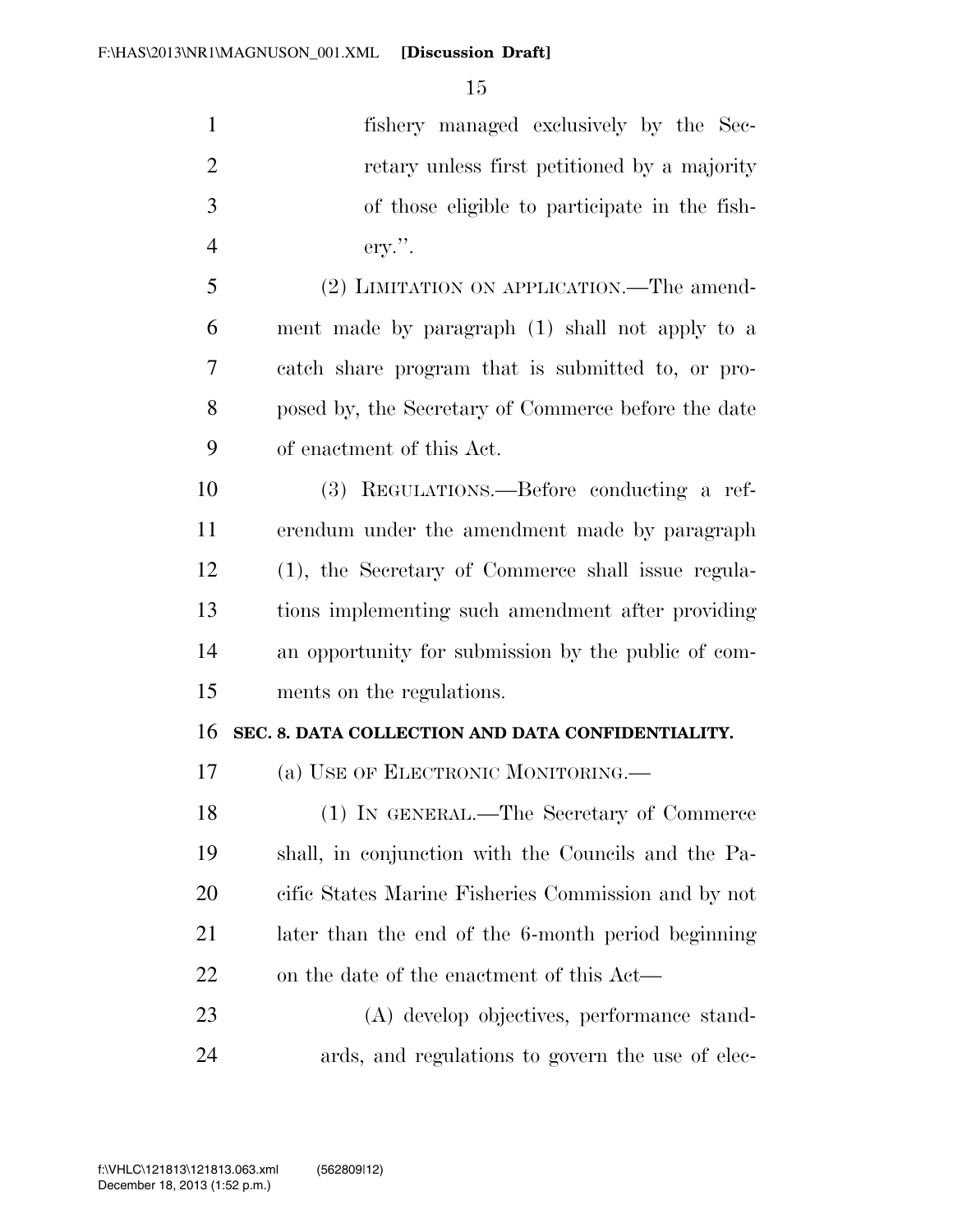| $\mathbf{1}$   | tronic monitoring for data collection and moni-       |
|----------------|-------------------------------------------------------|
| $\overline{2}$ | toring purposes; and                                  |
| 3              | (B) provide an opportunity for the fishing            |
| $\overline{4}$ | industry to comment before the regulations are        |
| 5              | finalized.                                            |
| 6              | (2) LIMITATION ON ENFORCEMENT USE.—Reg-               |
| $\tau$         | ulations under this subsection shall not include pro- |
| 8              | visions authorizing use of electronic monitoring for  |
| 9              | law enforcement.                                      |
| 10             | (3) ACTION BY COUNCILS.—If the Secretary              |
| 11             | fails to develop such regulations within the period   |
| 12             | referred to in paragraph (1), each Council may, in    |
| 13             | compliance with paragraphs $(1)(B)$ and $(2)$ —       |
| 14             | (A) issue regulations that establish such             |
| 15             | standards and implement electronic monitoring         |
| 16             | programs for fisheries under the jurisdiction of      |
| $17\,$         | such Council that are subject to a fishery man-       |
| 18             | agement plan; and                                     |
| 19             | (B) implement plans to substitute elec-               |
| 20             | tronic monitoring for human observers, if—            |
| 21             | (i) electronic monitoring will provide                |
| 22             | the same level of coverage as a human ob-             |
| 23             | server; and                                           |
| 24             | standards for electronic moni-<br>(ii)                |
| 25             | toring are in effect.                                 |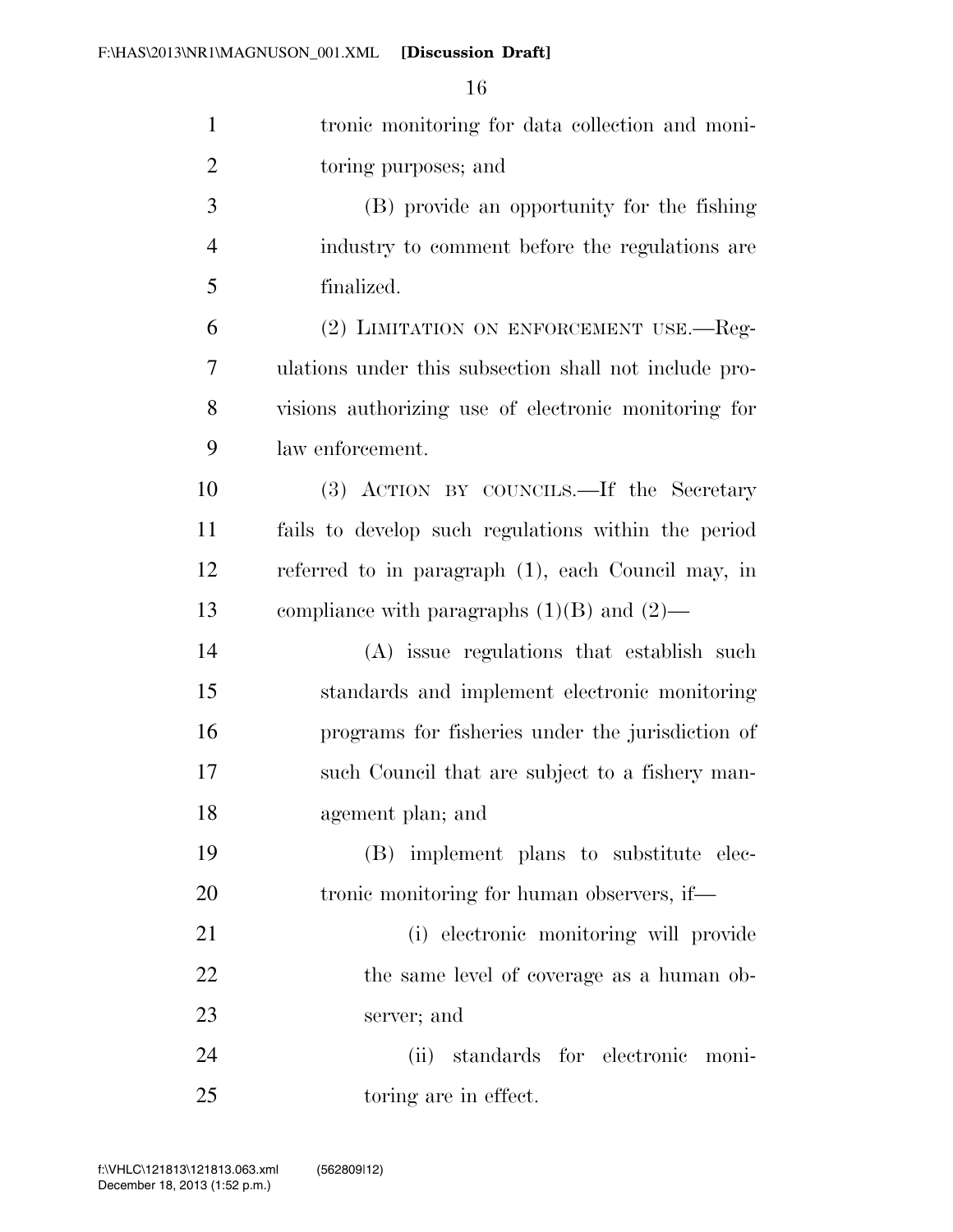| $\mathbf{1}$ | (b) VIDEO AND ACOUSTIC SURVEY TECH-                        |
|--------------|------------------------------------------------------------|
| 2            | NOLOGIES.—The Secretary shall work with the Regional       |
| 3            | Fishery Management Councils and nongovernmental enti-      |
| 4            | ties to develop and implement the use pursuant to the      |
| 5            | Magnuson-Stevens Fishery Conservation and Manage-          |
| 6            | ment Act (16 U.S.C. 1801 et seq.) of video survey tech-    |
| 7            | nologies and expanded use of acoustic survey technologies. |
| 8            | (c) CONFIDENTIALITY OF INFORMATION.—                       |
| 9            | (1) IN GENERAL.—Section $402(b)$ (16 U.S.C.                |
| 10           | $1881a(b)$ ) is amended—                                   |
| 11           | $(A)$ by redesignating paragraph $(3)$ as                  |
| 12           | paragraph $(6)$ , and resetting it 2 ems from the          |
| 13           | left margin;                                               |
| 14           | (B) by striking so much as precedes para-                  |
| 15           | $graph(6)$ , as so redesignated, and inserting the         |
| 16           | following:                                                 |
| 17           | "(b) CONFIDENTIALITY OF INFORMATION.—                      |
| 18           | $\lq(1)$ Any information submitted to the Sec-             |
| 19           | retary, a State fishery management agency, or a            |
| 20           | Marine Fisheries Commission by any person in com-          |
| 21           | pliance with the requirements of this Act, including       |
| 22           | confidential information, shall be exempt from dis-        |
| 23           | closure under section $552(b)(3)$ of title 5, United       |
| 24           | States Code, except—                                       |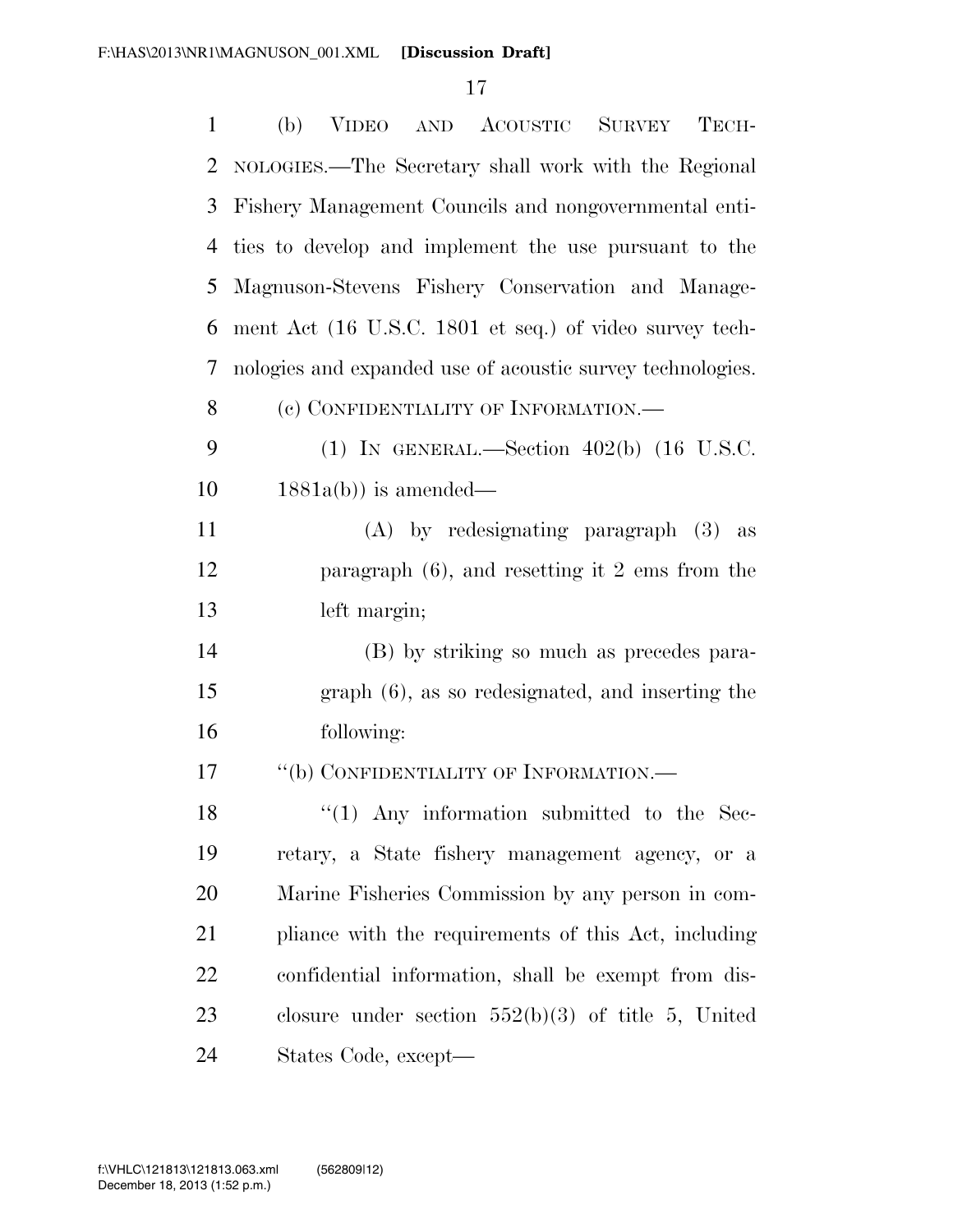$\langle (A) \rangle$  to Federal employees and Council em- ployees who are responsible for fishery manage- ment plan development, monitoring, or enforce-ment;

 ''(B) to State or Marine Fisheries Commis- sion employees as necessary for achievement of the purposes of this Act, subject to a confiden- tiality agreement between the State or commis- sion, as appropriate, and the Secretary that prohibits public disclosure of confidential infor-mation relating to any person;

12  $\langle \text{C}(\text{C}) \rangle$  to any State employee who is respon- sible for fishery management plan enforcement, 14 if the State employing that employee has en- tered into a fishery enforcement agreement with 16 the Secretary and the agreement is in effect;

17  $''(D)$  when required by court order;

18 ''(E) if such information is used by State, Council, or Marine Fisheries Commission em- ployees to verify catch under a catch share pro- gram, but only to the extent that such use is 22 consistent with subparagraph (B);

23 ''(F) to a Council or State, if the Secretary has obtained written authorization from the person submitting such information to release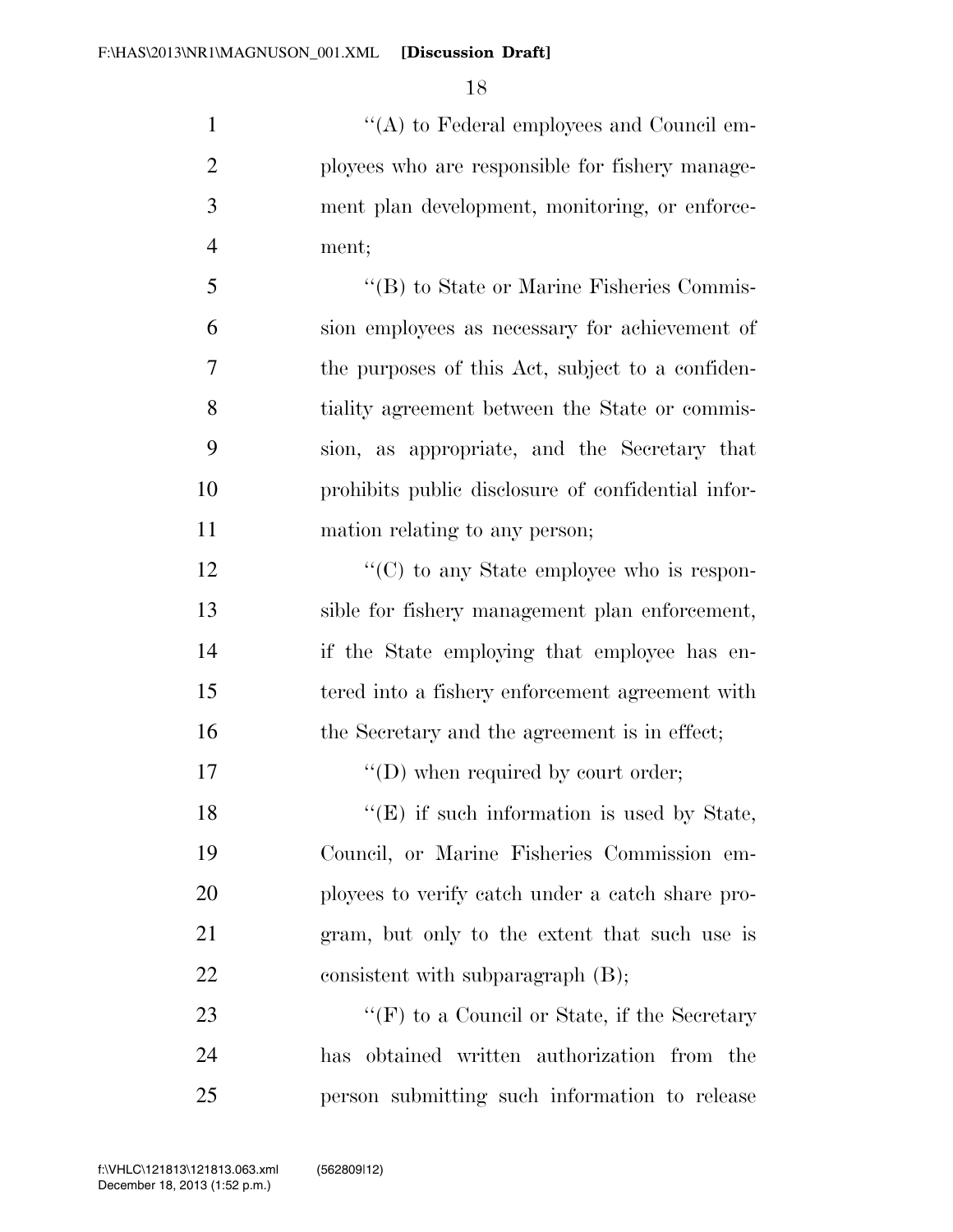| $\mathbf{1}$   | such information to persons for reasons not           |
|----------------|-------------------------------------------------------|
| $\overline{2}$ | otherwise provided for in this subsection, and        |
| 3              | such release does not violate any other require-      |
| $\overline{4}$ | ment of this Act; or                                  |
| 5              | $\lq\lq(G)$ if such information is required to be     |
| 6              | submitted to the Secretary for any determina-         |
| 7              | tion under a catch share program.                     |
| 8              | $(2)$ Any information submitted to the Sec-           |
| 9              | retary, a State fisheries management agency, or a     |
| 10             | Marine Fisheries Commission by any person in com-     |
| 11             | pliance with the requirements of this Act, including  |
| 12             | confidential information, may only be used for pur-   |
| 13             | poses of fisheries management and monitoring and      |
| 14             | enforcement under this Act.                           |
| 15             | $\cdot$ (3) Any observer information, and information |
| 16             | obtained through a vessel monitoring system or        |
| 17             | other technology used on-board for enforcement or     |
| 18             | data collection purposes, shall be confidential and   |
| 19             | shall not be disclosed, except—                       |
| 20             | $\lq\lq$ in accordance with the requirements          |
| 21             | of subparagraphs $(A)$ through $(G)$ of paragraph     |
| 22             | (1);                                                  |
| 23             | $\lq\lq$ (B) when such information is necessary       |
| 24             | in proceedings to adjudicate observer certifi-        |

cations; or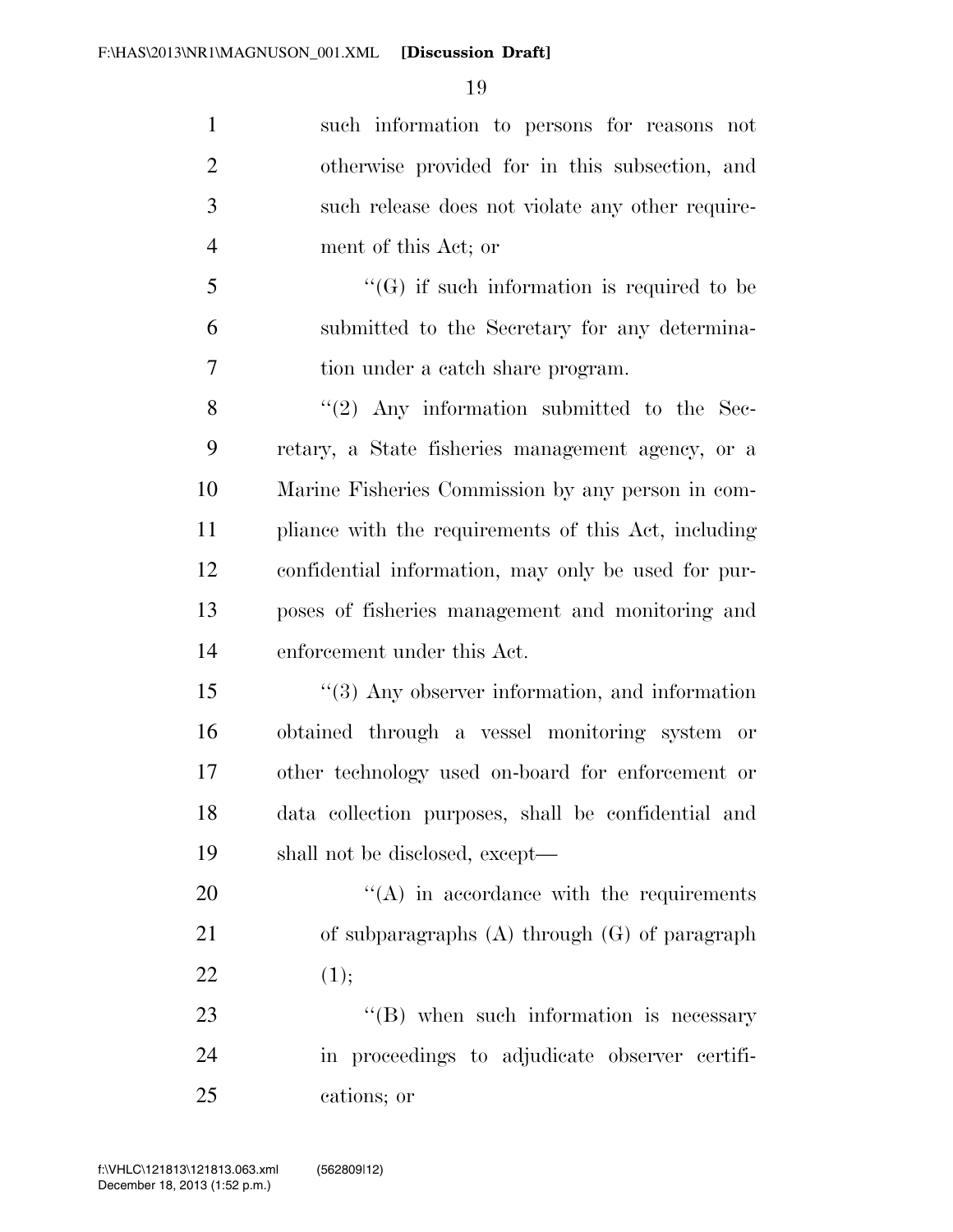| $\mathbf{1}$   | " $(C)$ as authorized by any regulations               |
|----------------|--------------------------------------------------------|
| $\overline{2}$ | issued under paragraph (6) allowing the collec-        |
| 3              | tion of observer information, pursuant to a con-       |
| $\overline{4}$ | fidentiality agreement between the observers,          |
| 5              | observer employers, and the Secretary prohib-          |
| 6              | iting disclosure of the information by the ob-         |
| 7              | servers or observer employers, in order—               |
| 8              | "(i) to allow the sharing of observer                  |
| 9              | information among observers and between                |
| 10             | observers and observer employers as nec-               |
| 11             | essary to train and prepare observers for              |
| 12             | deployments on specific vessels; or                    |
| 13             | "(ii) to validate the accuracy of the                  |
| 14             | observer information collected.                        |
| 15             | "(4) The Secretary may enter into a memo-              |
| 16             | randum of understanding with the heads of other        |
| 17             | Federal agencies for the sharing of confidential in-   |
| 18             | formation to ensure safety of life at sea or for fish- |
| 19             | eries enforcement purposes, including information      |
| 20             | obtained through a vessel monitoring system or         |
| 21             | other electronic enforcement and monitoring sys-       |
| 22             | tems, if—                                              |
| 23             | $\lq\lq$ the Secretary determines there is a           |
| 24             | compelling need to do so; and                          |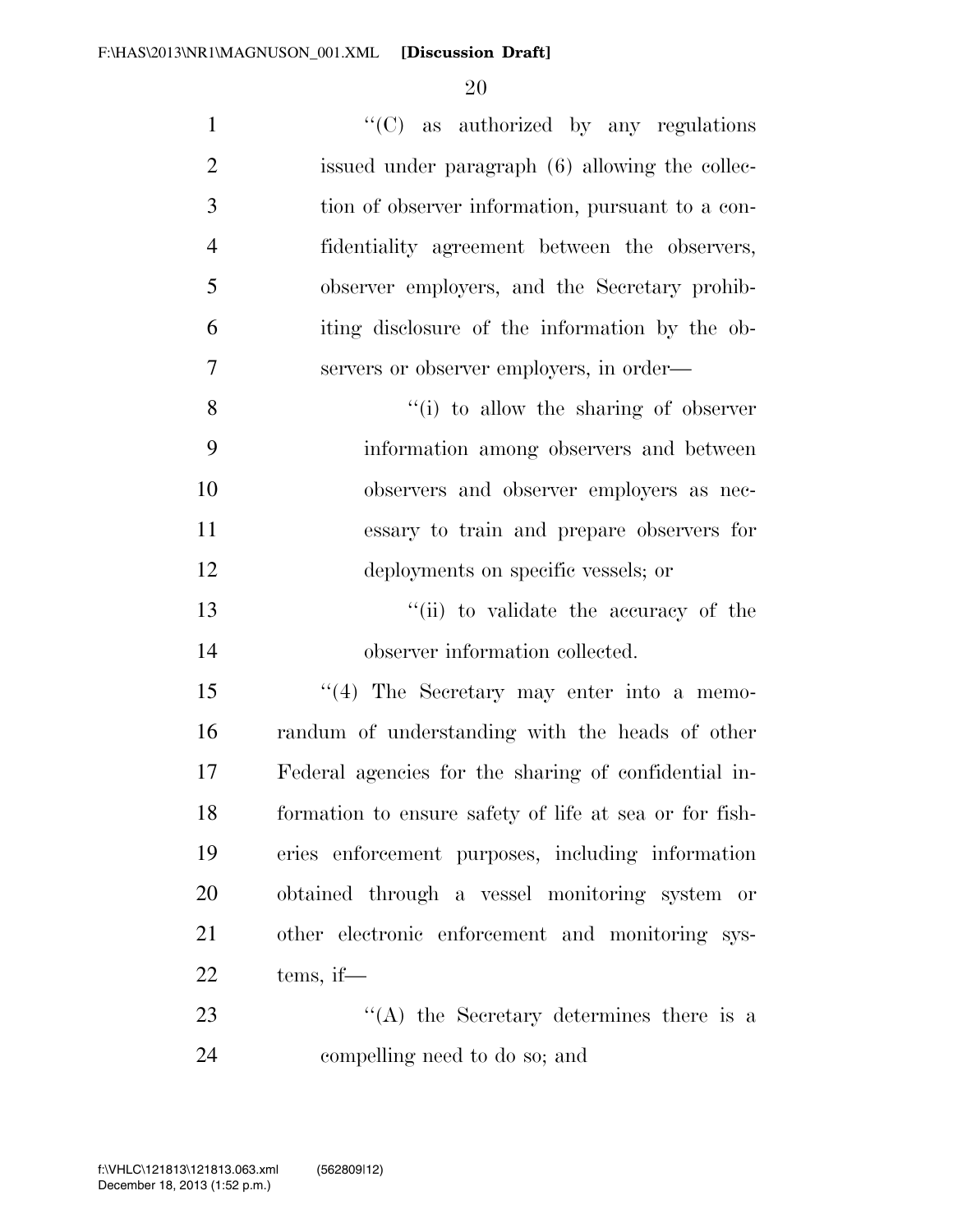| $\mathbf{1}$   | $\lq\lq (B)$ the heads of the other Federal agen-     |
|----------------|-------------------------------------------------------|
| $\overline{2}$ | cies agree—                                           |
| 3              | "(i) to maintain the confidentiality of               |
| $\overline{4}$ | the information in accordance with the re-            |
| 5              | quirements that apply to the Secretary                |
| 6              | under this section; and                               |
| 7              | "(ii) to use the information only for                 |
| 8              | the purposes for which it was shared with             |
| 9              | the agencies.                                         |
| 10             | "(5) The Secretary may not provide any vessel-        |
| 11             | specific or aggregate vessel information from a fish- |
| 12             | ery that is collected for monitoring and enforcement  |
| 13             | purposes to any person for the purposes of coastal    |
| 14             | and marine spatial planning under Executive Order     |
| 15             | $13547$ ."; and                                       |
| 16             | $(C)$ in paragraph $(5)$ , as so redesignated,        |
| 17             | in the second sentence by striking "or the use,"      |
| 18             | and all that follows through the end of the sen-      |
| 19             | tence and inserting a period.                         |
| 20             | (2) DEFINITIONS.—Section 3 (16 U.S.C. 1802)           |
| 21             | is further amended—                                   |
| 22             | $(A)$ by inserting after paragraph $(4)$ the          |
| 23             | following:                                            |
| 24             | "(4a) The term 'confidential information'             |
| 25             | means-                                                |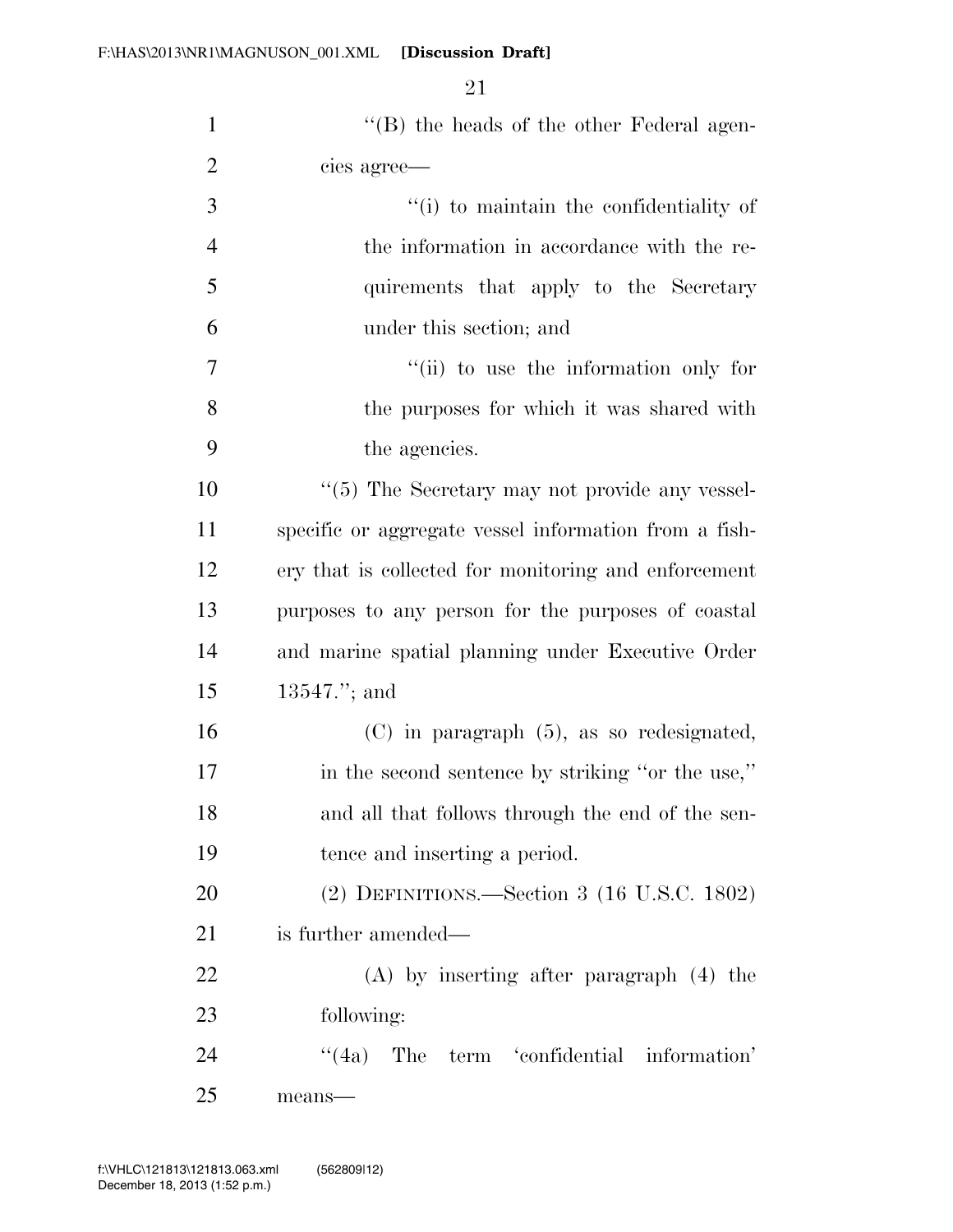| $\mathbf{1}$   | $\lq\lq$ (A) trade secrets;                              |
|----------------|----------------------------------------------------------|
| $\overline{2}$ | $\lq\lq$ proprietary information; or                     |
| 3              | $\lq\lq$ commercial or financial information             |
| $\overline{4}$ | the disclosure of which is likely to result in           |
| 5              | harm to the competitive position of the person           |
| 6              | that submitted the information to the Sec-               |
| 7              | retary."; and                                            |
| 8              | $(B)$ by inserting after paragraph $(27)$ the            |
| 9              | following:                                               |
| 10             | $\cdot$ (27a) The term 'observer information' means      |
| 11             | any information collected, observed, retrieved, or cre-  |
| 12             | ated by an observer or electronic monitoring system      |
| 13             | pursuant to authorization by the Secretary, or col-      |
| 14             | lected as part of a cooperative research initiative, in- |
| 15             | cluding fish harvest or fish processing observations,    |
| 16             | fish sampling or weighing data, vessel logbook data,     |
| 17             | vessel- or fish processor-specific information (includ-  |
| 18             | ing any safety, location, or operating condition ob-     |
| 19             | servations), and video, audio, photographic, or writ-    |
| 20             | ten documents.".                                         |
| 21             | (d) INCREASED DATA COLLECTION AND ACTIONS TO             |
| 22             | ADDRESS DATA-POOR FISHERIES.-Section 404<br>(16)         |
| 23             | U.S.C. 1881c) is amended by adding at the end the fol-   |
| 24             | lowing:                                                  |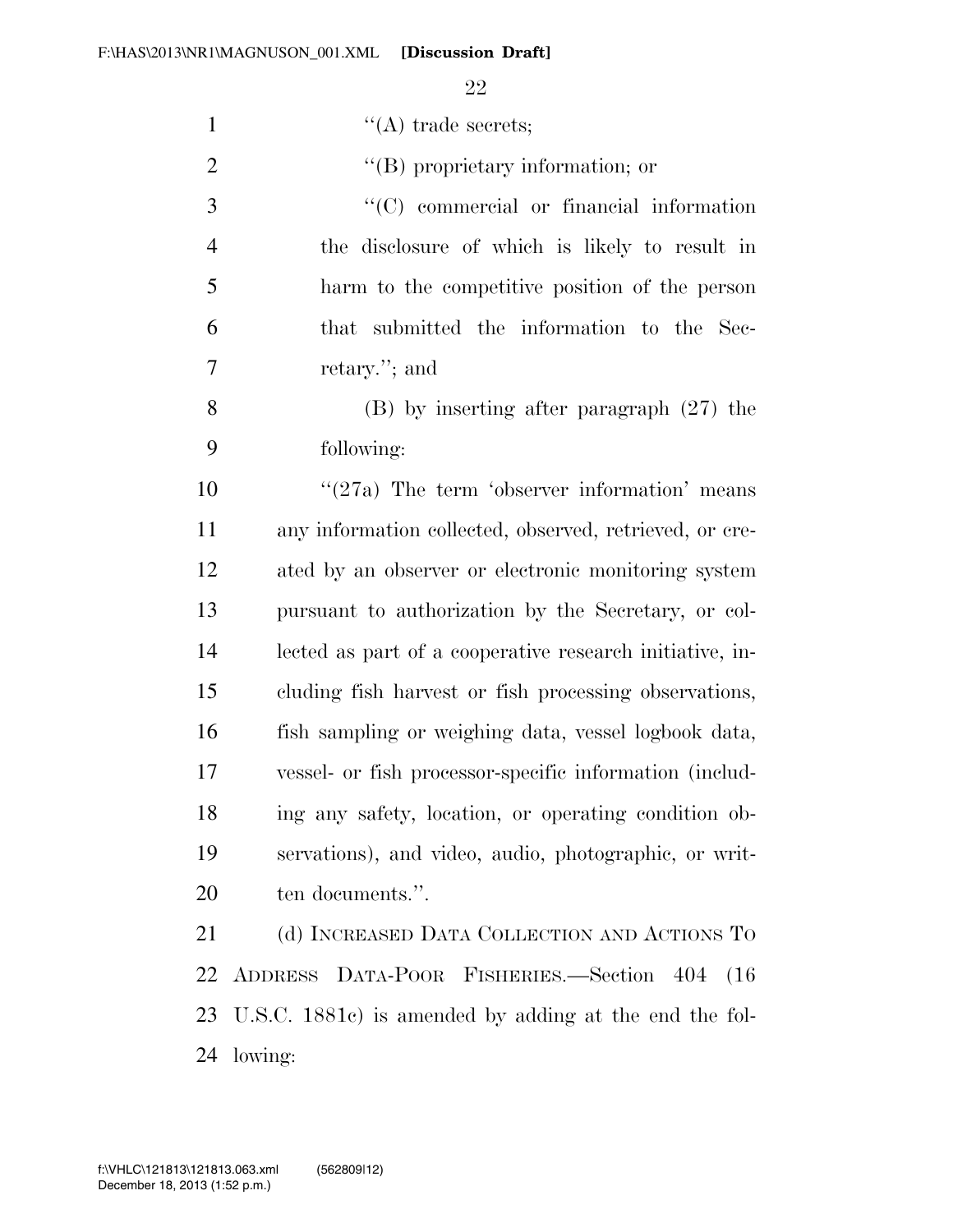| $\mathbf{1}$   | "(e) USE OF THE ASSET FORFEITURE FUND FOR        |
|----------------|--------------------------------------------------|
| $\overline{2}$ | FISHERY INDEPENDENT DATA COLLECTION.             |
| 3              | $``(1)$ IN GENERAL.—                             |
| $\overline{4}$ | "(A) The Secretary, subject to appropria-        |
| 5              | tions, may obligate for data collection purposes |
| 6              | in accordance with prioritizations under para-   |
| 7              | $graph(3)$ a portion of amounts received by the  |
| 8              | United States as fisheries enforcement pen-      |
| 9              | alties.                                          |
| 10             | "(B) Amounts may be obligated under this         |
| 11             | paragraph only in the fishery management region  |
| 12             | with respect to which they are collected.        |
| 13             | "(2) INCLUDED PURPOSES.—The purposes re-         |
| 14             | ferred to in paragraph $(1)$ include—            |
| 15             | "(A) the use of State personnel and re-          |
| 16             | sources, including fishery survey vessels owned  |
| 17             | and maintained by States to survey or assess     |
| 18             | data-poor fisheries for which fishery manage-    |
| 19             | ment plans are in effect under this Act; and     |
| 20             | "(B) cooperative research activities to im-      |
| 21             | prove or enhance the fishery independent data    |
| 22             | used in fishery stock assessments.               |
| 23             | "(3) DATA-POOR FISHERIES PRIORITY LISTS.-        |
| 24             | Each Council shall—                              |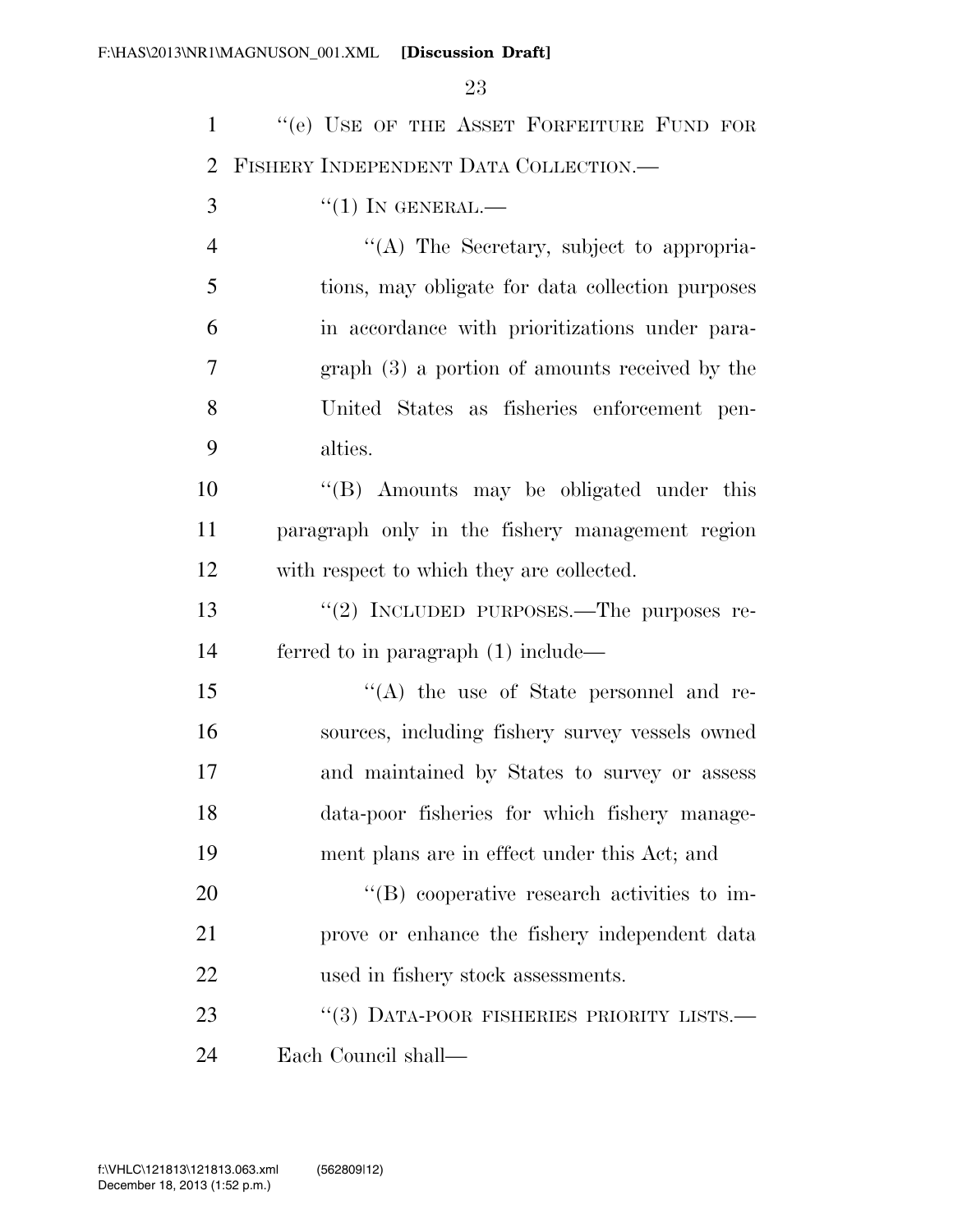| $\mathbf{1}$   | "(A) identify those fisheries in its region          |
|----------------|------------------------------------------------------|
| $\overline{2}$ | considered to be data-poor fisheries;                |
| 3              | $\lq\lq$ (B) prioritize those fisheries based on the |
| $\overline{4}$ | need of each fishery for up-to-date information;     |
| 5              | and                                                  |
| 6              | "(C) provide those priorities to the Sec-            |
| 7              | retary.                                              |
| 8              | "(4) DEFINITIONS.—In this subsection:                |
| 9              | "(A) The term 'data-poor fishery' means a            |
| 10             | fishery—                                             |
| 11             | "(i) that has not been surveyed in the               |
| 12             | preceding 5-year period;                             |
| 13             | "(ii) for which a fishery stock assess-              |
| 14             | ment has not been performed within the               |
| 15             | preceding 5-year period; or                          |
| 16             | "(iii) for which limited information on              |
| 17             | the status of the fishery is available for           |
| 18             | management purposes.                                 |
| 19             | $\lq\lq (B)$ The term 'fisheries enforcement pen-    |
| 20             | alties' means any fine or penalty imposed, or        |
| 21             | proceeds of any property seized, for a violation     |
| 22             | of this Act or of any other marine resource law      |
| 23             | enforced by the Secretary.                           |
| 24             | "(5) AUTHORIZATION OF APPROPRIATIONS.-               |
| 25             | There is authorized to be appropriated to the Sec-   |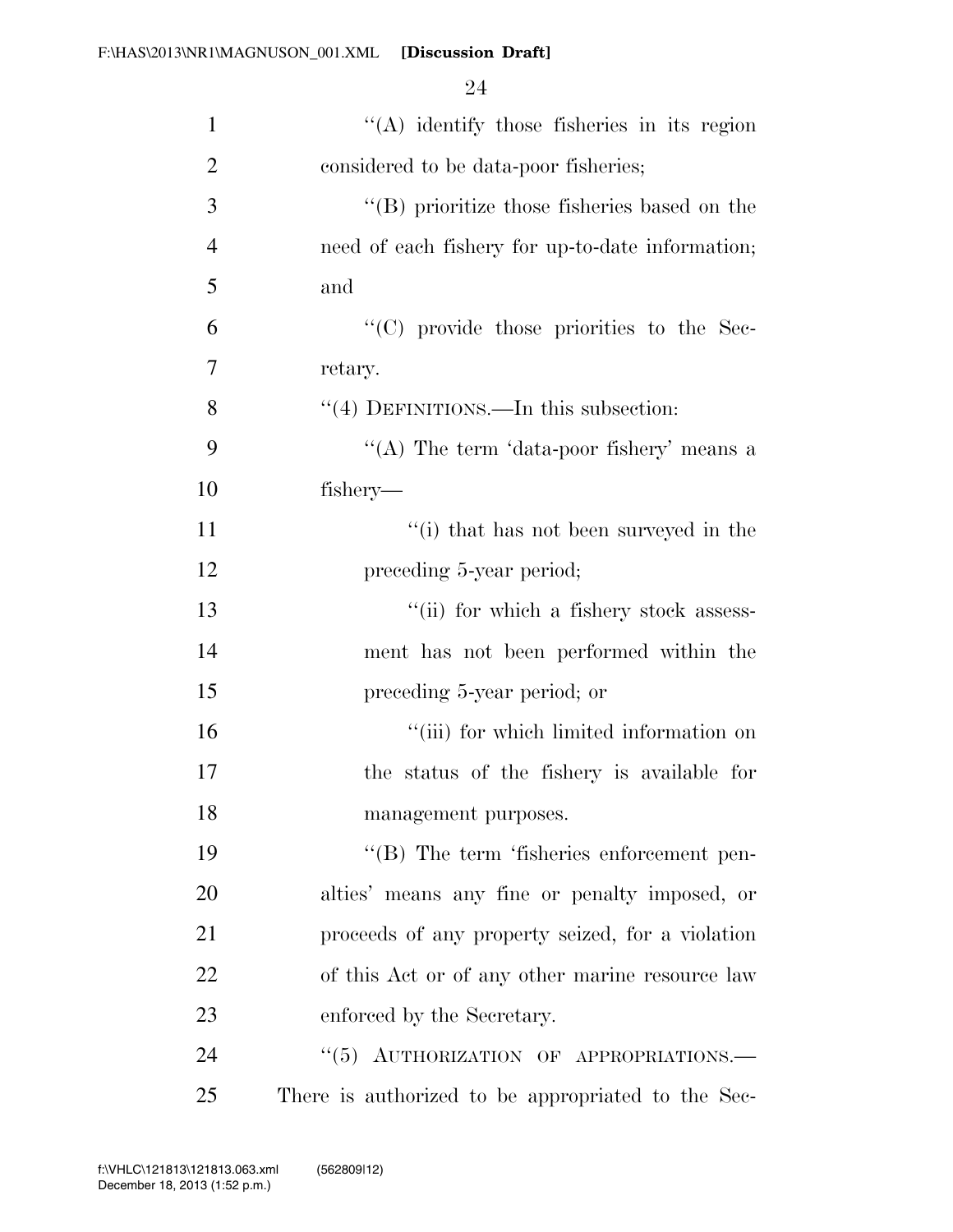| $\mathbf{1}$   | retary for each fiscal year to carry out this sub-      |
|----------------|---------------------------------------------------------|
| $\overline{2}$ | section up to 80 percent of the fisheries enforcement   |
| 3              | penalties collected during the preceding fiscal year.". |
| $\overline{4}$ | SEC. 9. COUNCIL JURISDICTION FOR OVERLAPPING FISH-      |
| 5              | <b>ERIES.</b>                                           |
| 6              | Section $302(a)(1)$ (16 U.S.C. 1852(a)) is amended—     |
| 7              | $(1)$ in subparagraph $(A)$ , in the second sen-        |
| 8              | $tence$ —                                               |
| 9              | (A) by striking " $18$ " and inserting " $19$ ";        |
| 10             | and                                                     |
| 11             | (B) by inserting before the period at the               |
| 12             | end "and a liaison to represent the interests of        |
| 13             | fisheries under the jurisdiction of the Mid-At-         |
| 14             | lantic Fishery Management Council"; and                 |
| 15             | $(2)$ in subparagraph $(B)$ , in the second sen-        |
| 16             | tence—                                                  |
| 17             | (A) by striking "21" and inserting "22";                |
| 18             | and                                                     |
| 19             | (B) by inserting before the period at the               |
| 20             | end "and a liaison to represent the interests of        |
| 21             | fisheries under the jurisdiction of the New Eng-        |
| 22             | land Fishery Management Council".                       |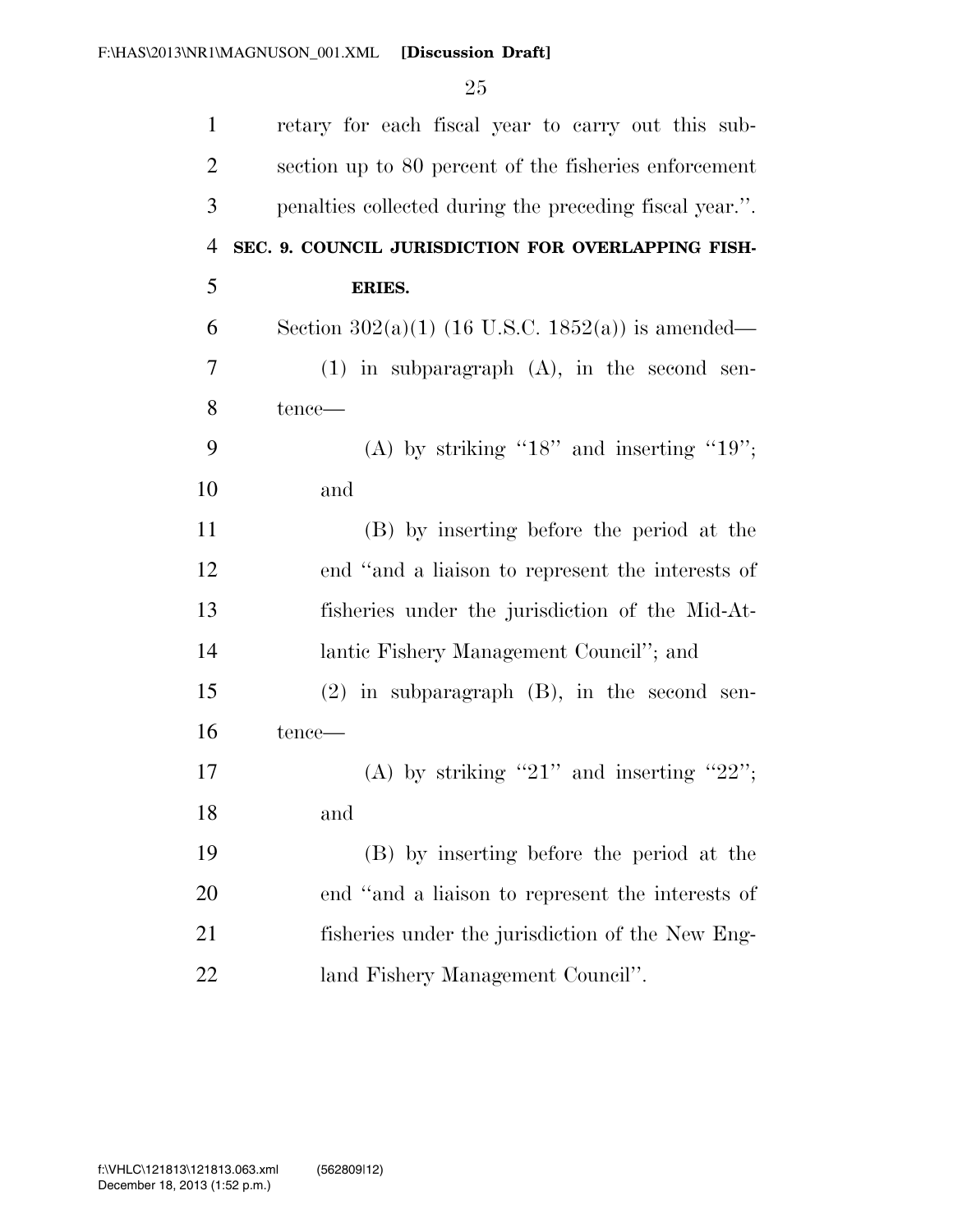**SEC. 10. GULF OF MEXICO COOPERATIVE RESEARCH AND RED SNAPPER MANAGEMENT.** 

 (a) REPEAL.—Section 407 (16 U.S.C. 1883), and the item relating to such section in the table of contents in the first section, are repealed.

 (b) REPORTING AND DATA COLLECTION PRO-GRAM.—The Secretary of Commerce shall—

 (1) in conjunction with the States, the Gulf of Mexico Fishery Management Council, and the char- ter and recreational fishing sectors, develop and im- plement a real-time reporting and data collection program for the Gulf of Mexico red snapper fishery using available technology; and

 (2) make implementation of this subsection a priority for funds received by the Secretary under section 2 of the Act of August 11, 1939 (commonly known as the ''Saltonstall-Kennedy Act'') (15 U.S.C. 713c–3).

 (c) COOPERATIVE RESEARCH PROGRAM.—The Sec-retary of Commerce—

 (1) shall, in conjunction with the States, the Gulf of Mexico and South Atlantic Fishery Manage- ment Councils, and the commercial, charter, and recreational fishing sectors, develop and implement a cooperative research program for the fisheries of the Gulf of Mexico and South Atlantic regions, giving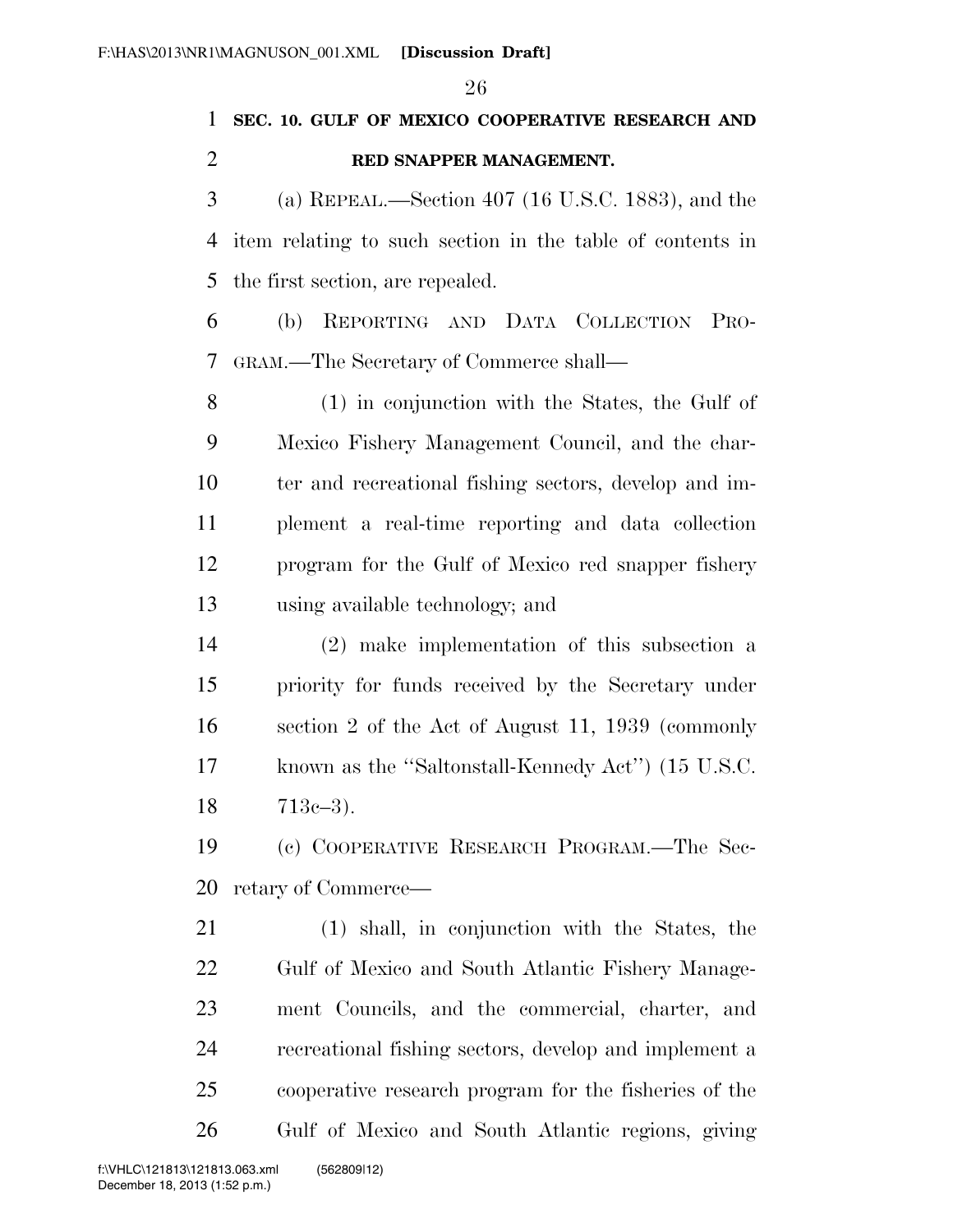priority to those fisheries that are considered data-poor; and

 (2) may, subject to the availability of appropria- tions, use funds received by the Secretary under sec- tion 2 of the Act of August 11, 1939 (commonly known as the ''Saltonstall-Kennedy Act'') (15 U.S.C. 713c–3) to implement this subsection.

8 (d) STOCK SURVEYS AND STOCK ASSESSMENTS.— The Secretary of Commerce, acting through the National Marine Fisheries Service Regional Administrator of the Southeast Regional Office, shall for purposes of the Mag- nuson-Stevens Fishery Conservation and Management Act (16 U.S.C. 1801 et seq.)—

 (1) develop a schedule of stock surveys and stock assessments for the Gulf of Mexico Region and the South Atlantic Region for the 5-year period be- ginning on the date of the enactment of this Act and 18 for every 5-year period thereafter;

 (2) direct the Southeast Science Center Direc-20 tor to implement such schedule; and

 (3) in such development and implementation— (A) give priority to those stocks that are commercially or recreationally important; and (B) ensure that each such important stock

is surveyed at least every 5 years.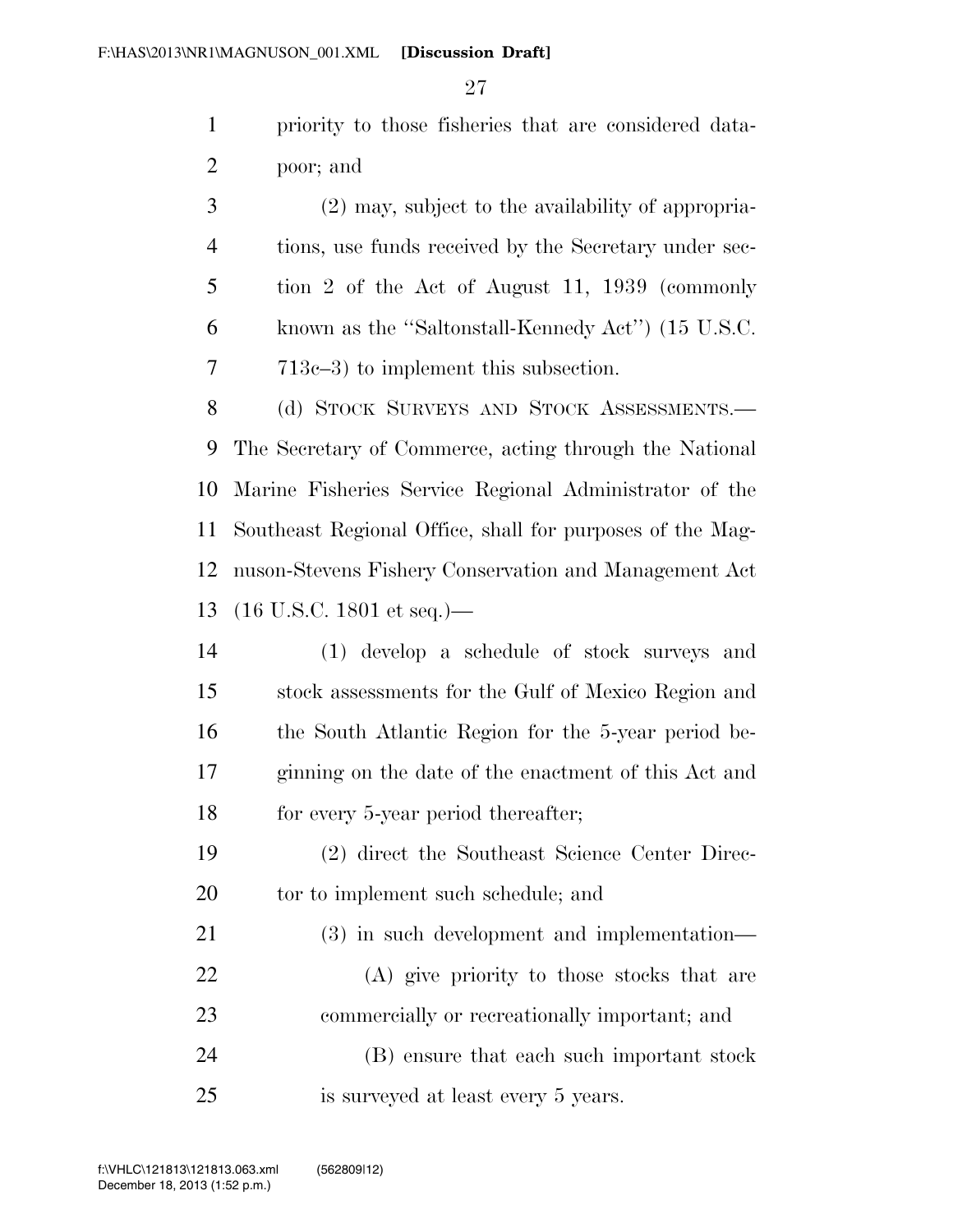(e) USE OF FISHERIES INFORMATION IN STOCK AS- SESSMENTS.—The Southeast Science Center Director shall ensure that fisheries information made available through research funded under Public Law 112–141 is in- corporated as soon as possible into any fisheries stock as- sessments conducted after the date of the enactment of this Act.

 (f) STATE SEAWARD BOUNDARIES IN THE GULF OF MEXICO WITH RESPECT TO RED SNAPPER.—Section 306(b) (16 U.S.C. 1856(b)) is amended by adding at the 11 end the following:  $3(11)$  (16 U.S.C. 1802) is amended by inserting before the period the following: ''and the seaward boundary of a coastal State in the Gulf of Mexico is a line 9 miles seaward from the baseline from which the ter-ritorial sea of the United States is measured''.

 ''(3) Notwithstanding section 3(11), for the purposes of managing the Gulf of Mexico red snapper fishery, the seaward boundary of a coastal State in the Gulf of Mexico is a line 9 miles seaward from the baseline from which the territorial sea of the United States is measured''.

## **SEC. 11. NORTH PACIFIC FISHERY MANAGEMENT CLARI-FICATION.**

23 Section 306(a)(3)(C) (16 U.S.C. 1856(a)(3)(C)) is amended—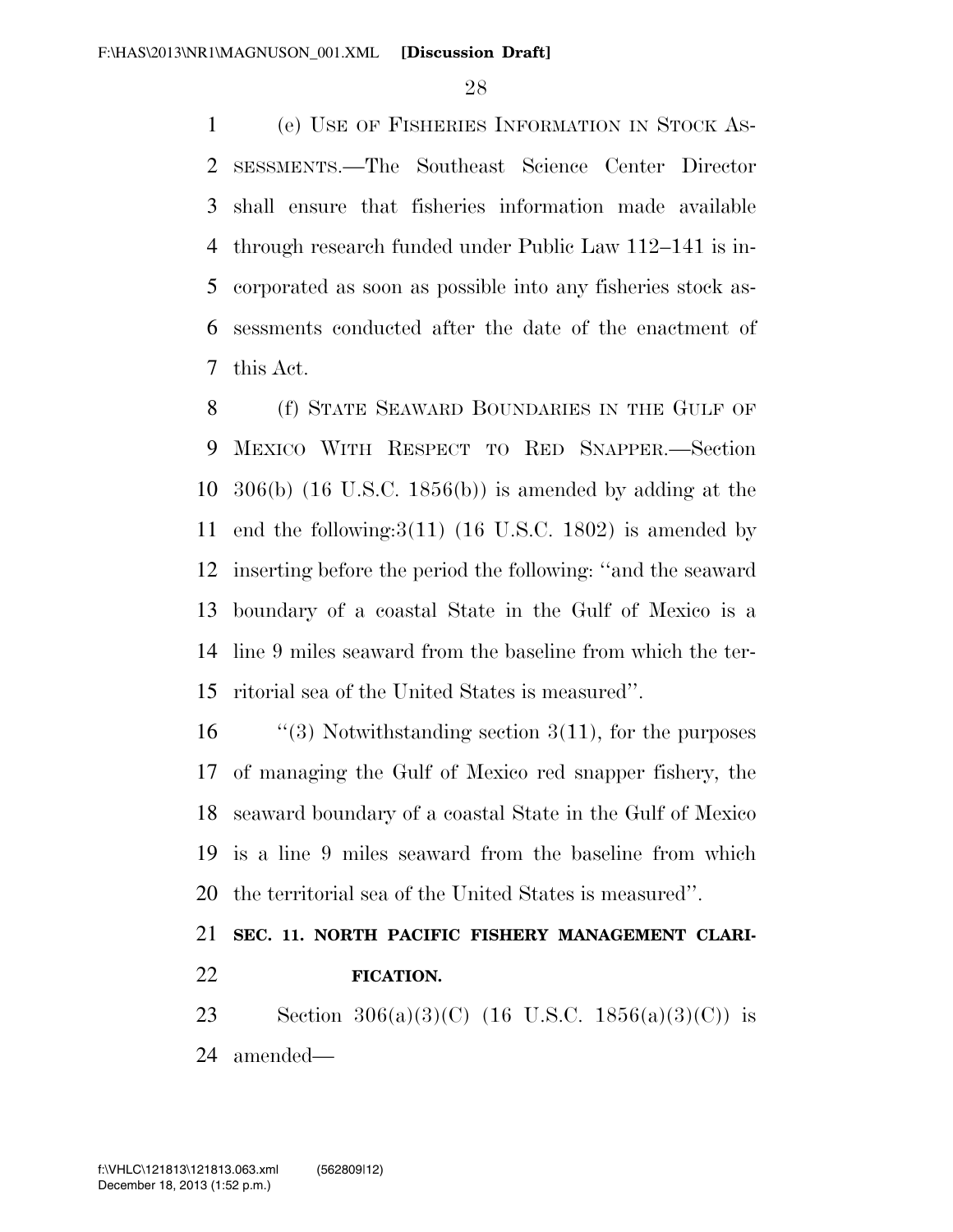| $\mathbf{1}$   | $(1)$ by striking "was no" and inserting "is no";                          |
|----------------|----------------------------------------------------------------------------|
| $\overline{2}$ | and                                                                        |
| 3              | $(2)$ by striking "on August 1, 1996".                                     |
| $\overline{4}$ | SEC. 12. AUTHORIZATION OF APPROPRIATIONS.                                  |
| 5              | Section 4 (16 U.S.C. 1803) is amended—                                     |
| 6              | (1) by striking "this Act" and all that follows                            |
| 7              | through " $(7)$ " and inserting "this Act"; and                            |
| 8              | $(2)$ by striking "fiscal year $2013$ " and inserting                      |
| 9              | "each of fiscal years 2014 through 2018".                                  |
| 10             | SEC. 13. ENSURING CONSISTENT MANAGEMENT FOR FISH-                          |
| 11             | ERIES THROUGHOUT THEIR RANGE.                                              |
| 12             | (a) IN GENERAL.—The Magnuson-Stevens Fishery                               |
| 13             | Conservation and Management Act (16 U.S.C. 1801 et                         |
| 14             | seq.) is amended by inserting after section 4 the following:               |
| 15             | "SEC. 5. ENSURING CONSISTENT FISHERIES MANAGEMENT                          |
| 16             | UNDER OTHER FEDERAL LAWS.                                                  |
| 17             | "(a) NATIONAL MARINE SANCTUARIES ACT AND AN-                               |
| 18             | TIQUITIES ACT OF 1906.—In any case of a conflict be-                       |
| 19             | tween this Act and the National Marine Sanctuaries Act                     |
| 20             | $(16 \text{ U.S.C. } 1431 \text{ et seq.})$ or the Antiquities Act of 1906 |
| 21             | $(16 \text{ U.S.C. } 431 \text{ et seq.}),$ this Act shall control.        |
| 22             | "(b) FISHERIES RESTRICTIONS UNDER ENDAN-                                   |
| 23             | GERED SPECIES ACT OF 1973.—To ensure transparency                          |
| 24             | and consistent management of fisheries throughout their                    |
| 25             | range, any restriction on the management of fishery re-                    |